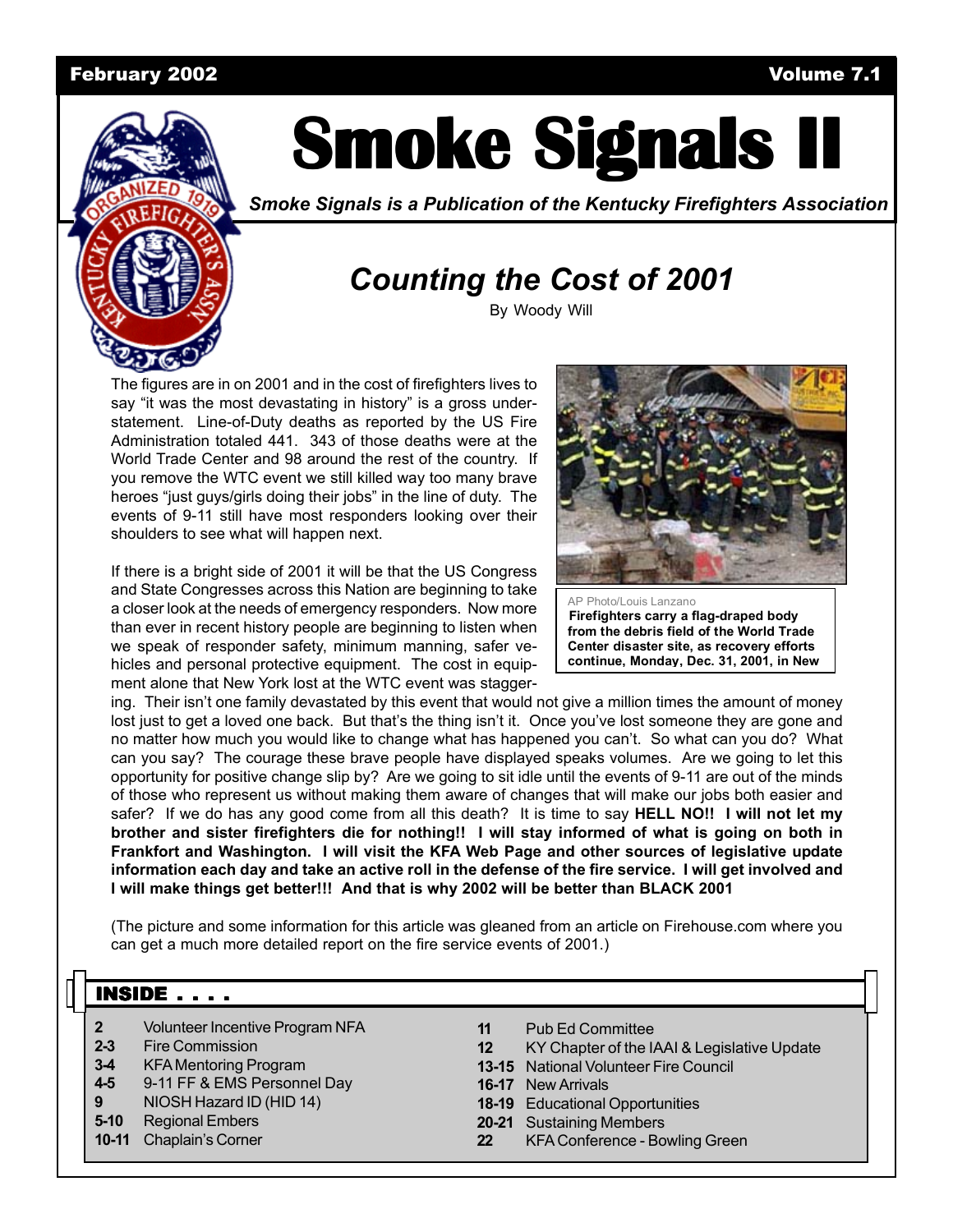# **National Fire Academy VOLUNTEER INCENTIVE PROGRAM**



The Volunteer Incentive Program (VIP) is an intensive 6-day educational opportunity designed specifically for the volunteer fire service officer. With VIP, the Academy has compressed 2 weeks of course work into 6 days and tailored it to the special needs of the volunteer fire officer, while maintaining content, quality, and integrity. Students have the opportunity to meet and exchange ideas and information with colleagues from across the country.

#### **VIP Pilot Optional Admissions Opportunity**

 The U. S. Fire Administration's National Fire Academy (NFA) is pleased to announce an optional admissions opportunity for the Volunteer Incentive Program (VIP). In response to requests from participants in the VIP to include municipal and/or government partners in NFA training programs, we are initiating an admissions option to give special consideration to volunteer officers who include an application to attend the same course/ class session for their elected officials, i.e., city managers, elected board members, town/borough council members, village selectmen, township supervisors, or other allied professionals who are not fire service members. We will implement this procedure with the FY01 delivery cycle.

#### **APPLICATION PROCEDURE CHANGES**

Your local fire chief may now approve your participation in a VIP course delivery. It is no longer necessary for you to forward your application to your State Fire Training Agency.

### **Courses**

Challenges for Local Training Officers, Command & Control, Community Education Leadership, Emmer. Response to Terrorism Incident Management, Emmer. Response to Terrorism Advanced Tactical Consequence Management, Fire Cause Determination for CO, Fire Service Planning, Haz. Mat. Incident Management, Leadership & Administration.

### **For More Information**

Contact your area State Fire/Rescue Training Coordinator or you may want to visit the National Fire Academy Web Site at:

#### FIRE COMMISSION

Walter J. Lage Division Director State Fire Commission

### *Mark Your Calendar*

If you haven't done so already, Mark Your Calendar for the 73rd annual State Fire School, to be held June 3-5, 2002 in Lexington. Nearly 30 classes for fire and rescue personnel are being planned. Classes include hands-on training in firefighting, SCBA, rescue operations, hazardous materials, vehicle extrication, sprinkler systems, pump operations and more. Plan now on joining the nearly 800 emergency service personnel that attended the 2001 Fire School.

#### **General Information:**

**Sunday, June 2** Registration  $-1:00 - 5:30$  p.m. Grand Opening of Fire School Exhibits – 2:00 – 8:00 p.m. **Monday, June 3** Registration – 7:30 a.m. – 10:00 a.m. Courses meet - 10:00 a.m.- 5:00 p.m. Exhibits Open – 5:00 – 8:00 p.m. **Tuesday, June 4** Courses Meet – 8:00 a.m. – 5:00 p.m. Exhibits Open – 5:00 – 8:00 p.m. Barbecue Dinner – 6:30 p.m. **Wednesday, June 5** Courses Meet – 8:00 a.m. – Noon

**Hotels:** Make you reservations now! Contact the hotel of your choice and mention the *Kentucky Fire School* in order to receive the special rate. Holiday Inn North – (859) 233-0512 Four Points Sheraton – (859) 259-1311

Registration information will be mailed to all fire departments in March 2002.

The Fire Commission has negotiated a price contract for the purchase of thermal imaging cameras. The cameras can be purchased for \$8,995.00. Every Fire Chief should have received ordering and purchasing information.

For those that participate in the incentive program,

# **http://www.usfa.fema.gov/nfa**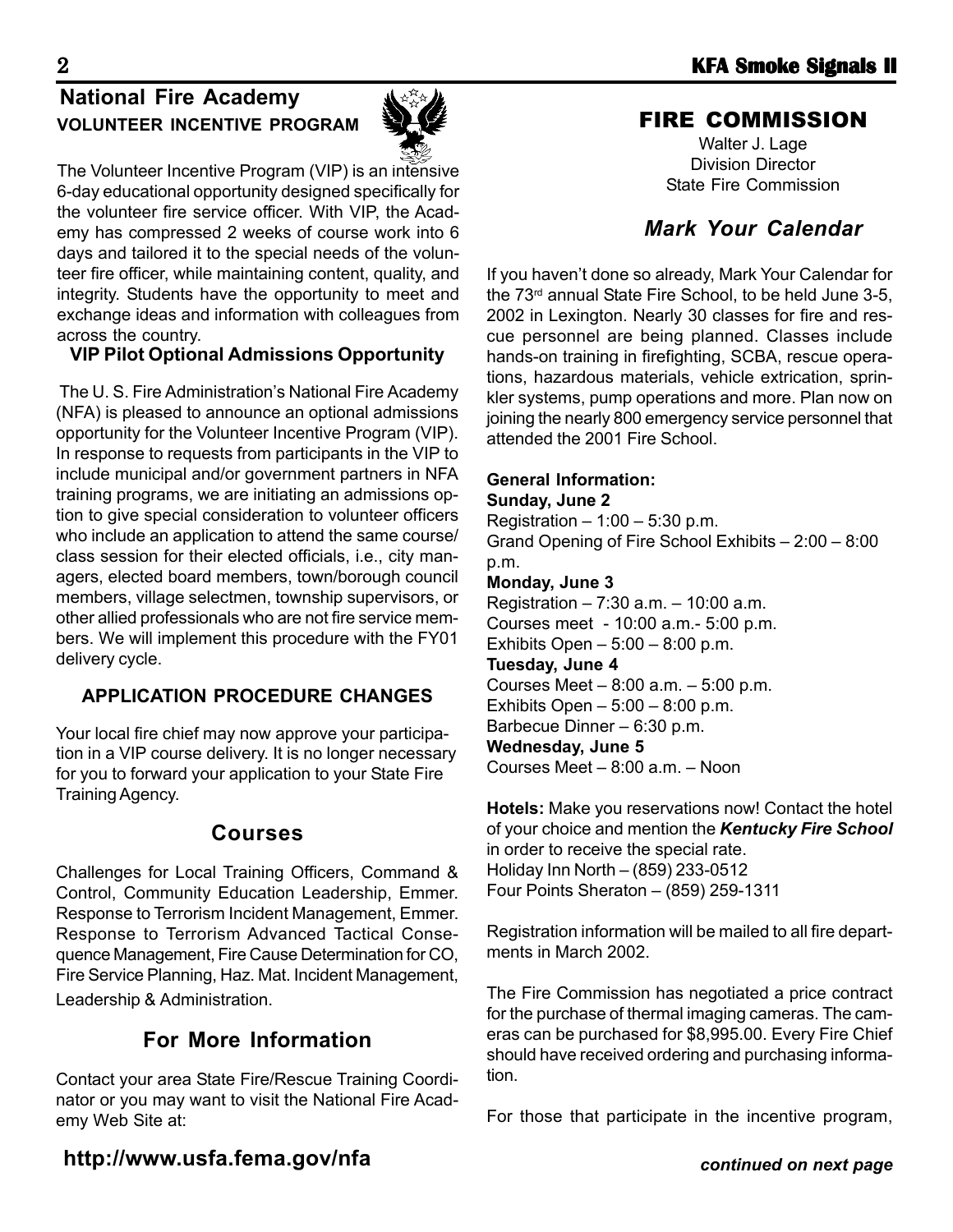please remember that in order to receive your incentive funds in a timely manner, your request should be in the Fire Commission office by the  $5<sup>th</sup>$  of each month.

If you are applying for a low interest loan from the Fire Commission, the Loan Committee strongly recommends that you do not commit any funds (down payment) towards any purchase prior to your loan being reviewed and approved by the Loan Committee. A decision on your part to commit funds to a project prior to loan approval will not impact the decision of the Loan Committee. All loan application information must be received in the Fire Commission office by the 10<sup>th</sup> day of the month preceding the month of the Fire Commission meeting. Fire Commission meetings are normally held in even numbered months.

Please remember that training records were due by December 31, 2001. If you have not submitted year 2001 training records it could jeopardize your eligibility for state-aid. The Fire Commission strongly recommends that as a minimum, training records be submitted monthly.

On a personal note: I would like to thank Chief Steve Burton and all of the members of the South Dixie Fire Department for their generosity and hospitality shown to my family and me during their recent awards dinner. Thank-you.

Please remember that the Fire Commission has moved to Lexington. Any correspondence should be sent to the Lexington office and not the Fire Marshall's office in Frankfort.

> Our address is: 2750 Research Park Drive- Barn Annex P.O. Box 14092 Lexington, Kentucky 40512-4092 Our telephone numbers are: 1-800-782-6823 Fax – 859-246-3484

Web page address – www.kctcs.net/kyfirecommission

To enter training hours via the internet – http://kyfiretraining.kctcs.net

#### *'Fire Commission' continued ...* **Kentucky Firefighters Associa**tion Mentoring Program

**Proposal by Chief J. William Martin Erlanger Fire and EMS, PO Box 18818, Erlanger, Kentucky 41018 Business Telephone 859-727-7942 Chief75@aol.com**

At the 2000 KFA conference I proposed that a new program be set up within the KFA to encourage active member departments of the KFA to mentor a smaller non-member department within their region for a oneyear period of time. As we enter 2002 this is an excellent time for this idea to gain strength and move on. The KFA officers for over twenty years have *worked, discussed, cussed, argued, and rehashed* the fact that out of a total of 850 some fire departments in the Commonwealth of Kentucky only 450 are annual dues paying members to the KFA. For many of us, that have been active in the KFA for many years, this is extremely hard to understand. We, as KFA members, constantly look at the value that we receive from the KFA through things that the KFA has helped the fire service in Kentucky achieve. Examples are;

- □ Our Smoke Signals Newsletter,
- □ Our increased funding in state aid,
- Our continued State Funded Workers compensation program,
- □ Our grant money for regional training centers,
- Our low interest loan program for equipment purchases and many other programs.

Many reasons exist for departments not joining the KFA including, lack of funding (even though the dues amount is much less than the KFA got them in return when their state aid increased), or a lack of trust, lack of information, lack of consistent departmental administration and finally in some cases the individual department may have been disappointed or disillusioned by the Kentucky Firefighters Association at some time in the past. The bottom line is that we as members need to show those departments that these things just aren't good reasons for not being a KFA member.

Therefore I propose that you as members provide input into what you feel we can do through the implementation of a departmental mentoring program within the Commonwealth of Kentucky. The following are a few things that I believe we can do.

**Mentoring Program Goal:** To increase membership and involvement in the Kentucky Firefighter's As-

*continued on next page*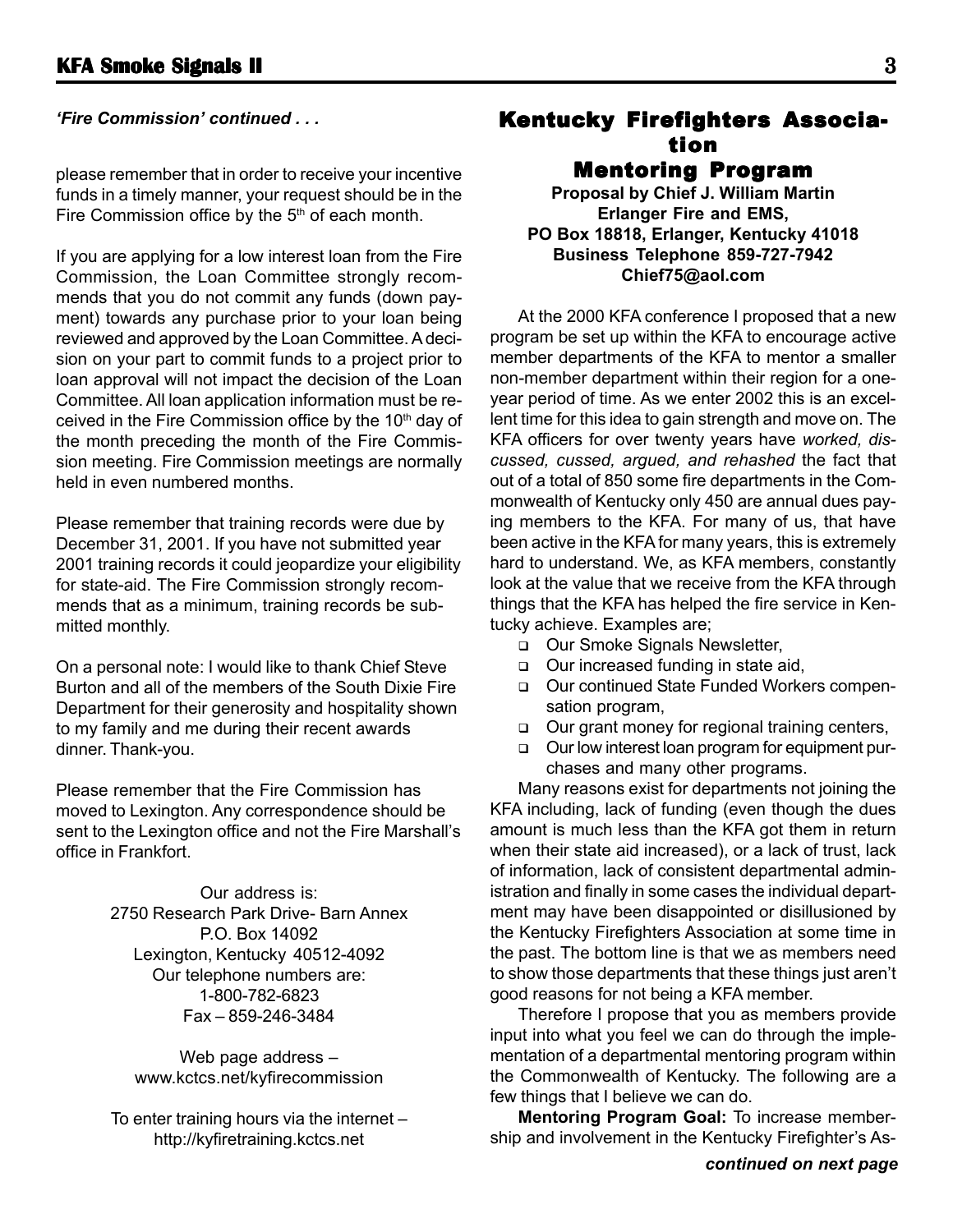sociation by 50 departments annually by teaming up active member departments in the KFA with non-member departments within their own region of the state. Assist the departments by supporting them for one year in the following ways:

- 1. Encourage them to become active in the KFA by paying their dues for them for 1 year.
- 2. During this same year attend an organizational meeting of the department to provide insight into the benefits of membership in the KFA.
- 3. Assist the department in developing a funding plan, assisting with their departmental training or inviting members of their department to attend the mentor department's training to give them examples of classes that can be offered.
- 4. Provide networking information including telephone numbers of persons within the state, region or area that can assist the department when needed.
- 5. Provide a possible outlet for used equipment from the mentor department or their neighbors to a smaller department that can use good used equipment.
- 6. Assist the departments in providing a public relations or public education event within the departments area to increase the public's awareness of what resources their department has available.
- 7. And the list could go on and on.

What do the mentor departments receive in return?

First and foremost the feeling that they are helping someone,

That they are making someone else's community a little safer by helping that department.

Mentor departments would be recognized by the KFA as Mentor Departments at the annual KFA conference and their chief or delegates recognized as someone that is doing their part to support the KFA,

Provide a certificate suitable for framing within both departments that the "Smithville Fire Department is assisting and supporting the Zaneville Fire Department by being a mentor for them"

This is just an idea and as always it would require a very little amount of time by someone on your department. If you look you probably already have a contact on a small department that could use your assistance. Please help support this program by letting any KFA

*'Mentoring program' continued ...* Vice-President or director know what you think about this program. Also provide information of other things that can be done to get the program off on the right foot. If you would like, please contact me at the information listed on the previous page.

#### Representative Robert Damron proposes 9-11 as Firefighters and Emergency Medical Personnel Day

A CONCURRENT RESOLUTION relating to a day to honor firefighters and emergency medical personnel.

WHEREAS, in the Commonwealth there are over 3,500 professional firefighters and 18,000 volunteer firefighters; and

WHEREAS, every day each firefighter is prepared to face injury and even death to prevent injury to property and persons; and

WHEREAS, in the Commonwealth there are over 10,000 Emergency Medical Technicians, 3,500 first responders, and 2000 paramedics; and

WHEREAS, each of these emergency medical personnel have dedicated many hours in the pursuit of bringing comfort and healing to the sick and injured, often in disregard of their personal safety; and

WHEREAS, the horrible events occurring on September 11, 2001, referred to as 9-11, have acted as a lens bringing into focus on a national level the dedication and desire of service that these individuals provide in the smallest of communities as well as the largest cities; and

NOW, THEREFORE,

#### *Be it resolved by the House of Representatives of the General Assembly of the Commonwealth of Kentucky, the Senate concurring therein:*

Section 1. This honorable body does hereby proclaim every September 11th as Firefighters and Emergency Medical Personnel Day in the Commonwealth of Kentucky, and urges the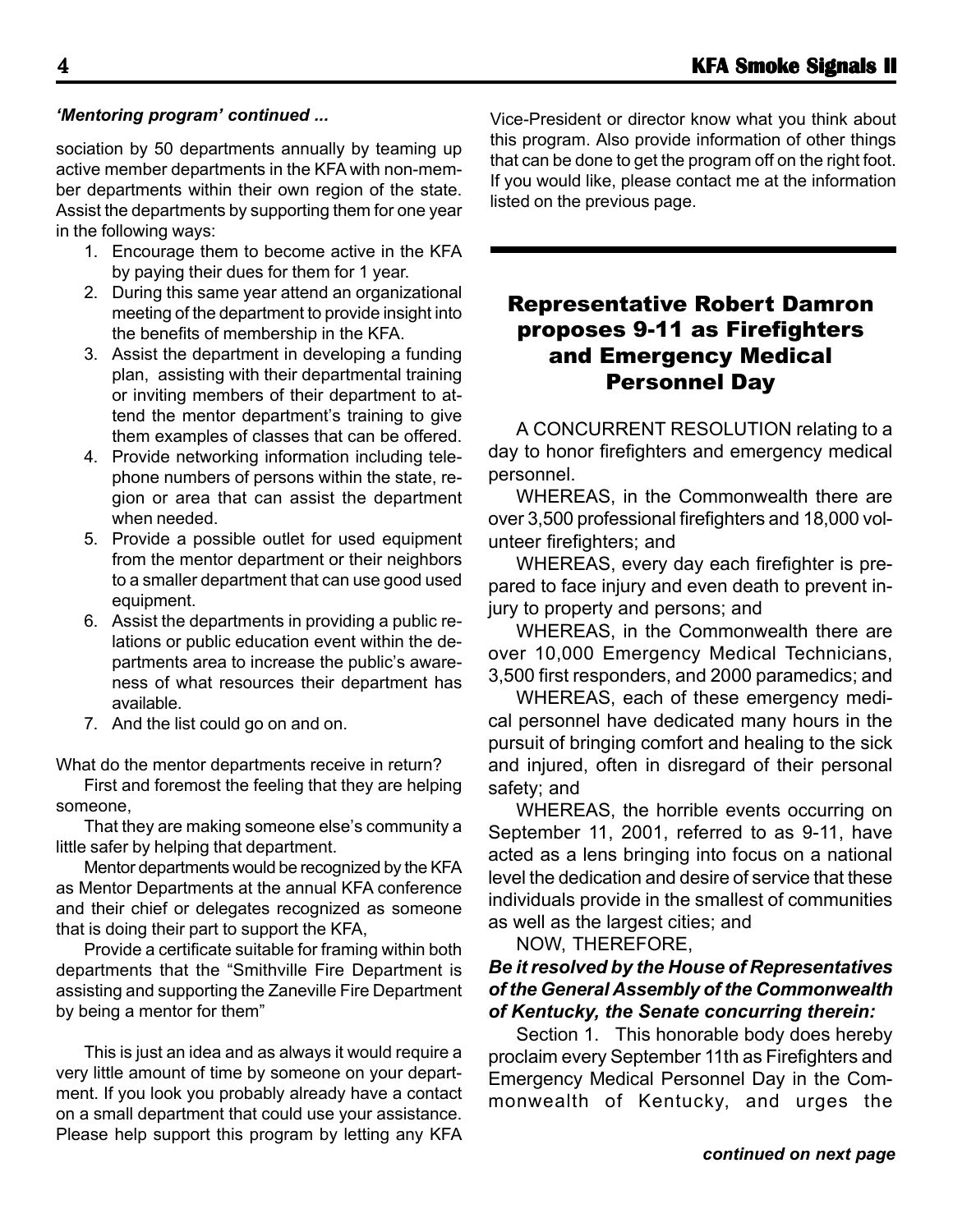Commonwealth's citizens to reflect this day upon the service and sacrifice these individuals provide.

Section 2. The first annual commemoration of Firefighters and Emergency Medical Personnel Day in the Commonwealth of Kentucky shall be September 11, 2002.

Section 3. The Clerk of the House of Representatives is hereby directed to transmit one copy each of this Resolution to: David Lee Manley, State Fire Marshal, Division of Fire Prevention, 1047 U.S. 127 South, Suite #1, Frankfort, Kentucky 40601; Mark Bailey, Chair, Kentucky Board of Emergency Medical Services, 275 East Main Street HS1E-F, Frankfort, Kentucky 40621; William S. Carver, President, Kentucky Firefighters Association, 1845 Loop Drive, Bowling Green, Kentucky 42101; and Bobby A. Thacker, President, Kentucky Association of Emergency Medical Technicians, 4408 Brownhurst Way, Louisville, Kentucky 40241.

# *REGIONAL EMBERS*

#### Jackson Purchase Firefighters Association

Troy Newcomb, President

Greetings from "Far Western Kentucky" and the Jackson Purchase Firefighters Association. We hope that everyone had a safe, joyous and a wonderful holiday season. The entire membership of the JPFA and SFRT Area 1 would like to take this opportunity to wish each and every one of you a happy and prosperous New Year during 2002.

There is a down side to the end of the holiday season. The winter months are upon us and we all must get back to work and get back in the swing of things. And sometimes that is very hard to do. But on the bright side, if you are lucky enough to be involved in emergency services, in the State of Kentucky, then this time of year can be very exciting and eventful. Beginning with the convening of the General Assembly on January 8,

*'Personnel Day' continued . . .* 2002 and continuing throughout the new year there are so many events to attend and so many activities to get involved in that we know there will not be a minute to spare. There will be local and regional schools to attend, numerous conventions, the State Fire School in Lexington, the KFA conference in Bowling Green and too many meetings to mention. If you have not gotten back in the swing of things this year then you had better get in gear. You have got a full month of just planning your schedule ahead of you.

> As you are reading this edition of the Smoke Signals the General Assembly will have been in session for some time. Gerald Stewart and Sylvan Smith will be leading the charge in Frankfort for the KFA and the Kentucky Firefighters. Numerous other personnel will be attending the session to lend their support but Gerald and Smitty will be there on a daily basis. And they will need all of the help and support that we can provide. The hype has been in the media for months. Everyone from the Governor, down to the most junior legislator has been bemoaning the fact that State money is short; the budget will have to be cut; we are in a recession; doom and gloom. So, what is new? The fact is that there is tax money available in the State of Kentucky. And someone, some organization, some special interest group or some entity is going to receive part of this money. I propose that the KFA and the Kentucky Firefighters be on the short list to receive our share.

> Herein lies the problem. No one in State government is going to give anybody, anything unless they get something in return. That is a fact of life and that is politics. What most politicians want more than anything else is **VOTES,** so that they may be reelected. We can provide the votes. There are not enough emergency service personnel in Kentucky to provide the required votes. However, all of these personnel, plus their families, their friends and all of the citizens that we have influence over, across the state, could provide the required votes. There is a big **"IF"** though. First and foremost we in emergency services must get involved and find out what is going on in the State. Secondly, we must put aside our petty differences and present a united front across the entire state. It is so easy to sit back, do nothing and then become incensed when something does not go our way. We must all take responsibility for our actions or a lack there of. Gerald and Smitty will be in Frankfort everyday fighting for us. It would behoove all of us to make ourselves, our departments and our fel-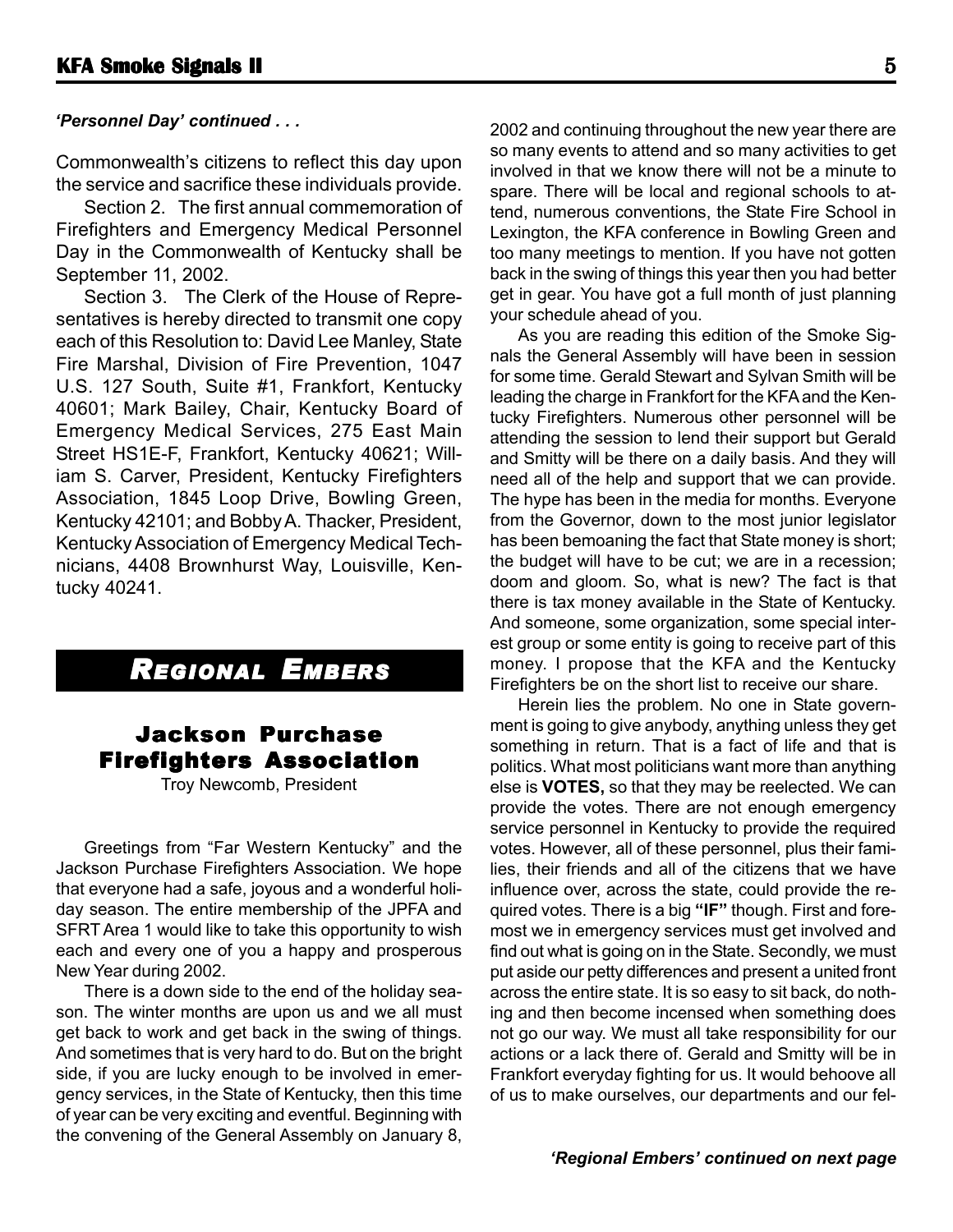#### **6 KFA Smoke Signals II**

#### *'Regional Embers' continued . .*

low personnel aware of what is going on and support their efforts to the maximum. Stay tuned to the KFA Web site www.kyfa.org for timely updates concerning the session. Ensure that all personnel in your area are made aware of what is happening and enlist their input and support. We need to encourage everyone to get involved and do something to help ourselves. If we can spread unfounded rumors across the State in one or two days then why can't we spread information, concerning the session, the same way? Remember that "the squeaking wheel gets the grease" Lets all talk politics during the 2002 session. You might just be surprised what we could accomplish.

The 2002 dues notices for the JPFA have been sent out and all organizations are reminded that the dues are payable upon receipt of this notice. Missy has advised that no other notice will be sent. Please pay your dues for 2002 promptly. We need your help and your support in this endeavor. Support the JPFA by checking with your Fire Chief to ensure that your department's dues have been paid.

The JPFA quarterly general membership meeting will be conducted on Tuesday, February 5, 2002 at the Viola Fire Department. Chief Mike Powers and the men and women of the department are anxious to show off their new station house. Mark this date on your calendar and make plans now to attend. During the meeting we will be voting on a resolution to increase our general membership meeting from four per year to six per year. We need your input on this resolution.

The **JPFA SPRING SCHOOL** will be conducted on **MARCH 23 & 24, 2002** in Paducah, Kentucky. The school is co-sponsored by the JPFA, SFRT Area 1, and the WKEMT Association. The line up of classes for this school is incredible. Mark your calendars now and plan on being in attendance. You will not want to miss this one!

And last but not least remember to pray for America and wave that American flag!

**GOD BLESS AMERICA**

**Paul S. Billings Billings**

#### Pennyrile Fire and Rescue Association

Red Howton, President

The Pennyrile Fire and Rescue Assoc. met for the first time in 2002 on Jan 2, at Grand Lakes Station #2. I would like to thank them for the great meeting place and the outstanding meal. Thanks for a job well done. We had a great meeting with a good attendance. One thing that you don't see often at an area meeting is the Presidents from three area associations together at the same meeting working together for the betterment of fire training for everyone. Troy Newcomb-Jackson Purchase, Ed Schmidt-Green River and myself were all there working to get better training for everyone.

As far as business went we had a report from our school committee on our school that we will have in October. Everything seems to be progressing well, everyone will be receiving a dues notice along with a list of classes that we are considering for the Oct. School we ask that everyone take time to pay your dues and let us know which classes that you would like to have. We also ask that every department that can purchase an ad in the program for the school.

Chief Francis from Princeton gave us an update on the progress of the new training center. It looks like we won't be able to use it for the school this year but it may be close to completion by then.

I would like to congratulate Carla Hill for being one of the new firefighters for the city of Hopkinsville. Way to go Carla.

Our next meeting will be held in Cerulean on April 3<sup>rd</sup> at 6:30 p.m.. I urge everyone to come out and support your association. With your support we can only improve. With better training comes safer fire fighting and rescues.

BE SAFE

#### **Red Howton Howton**

President Pennyrile Fire and Rescue Association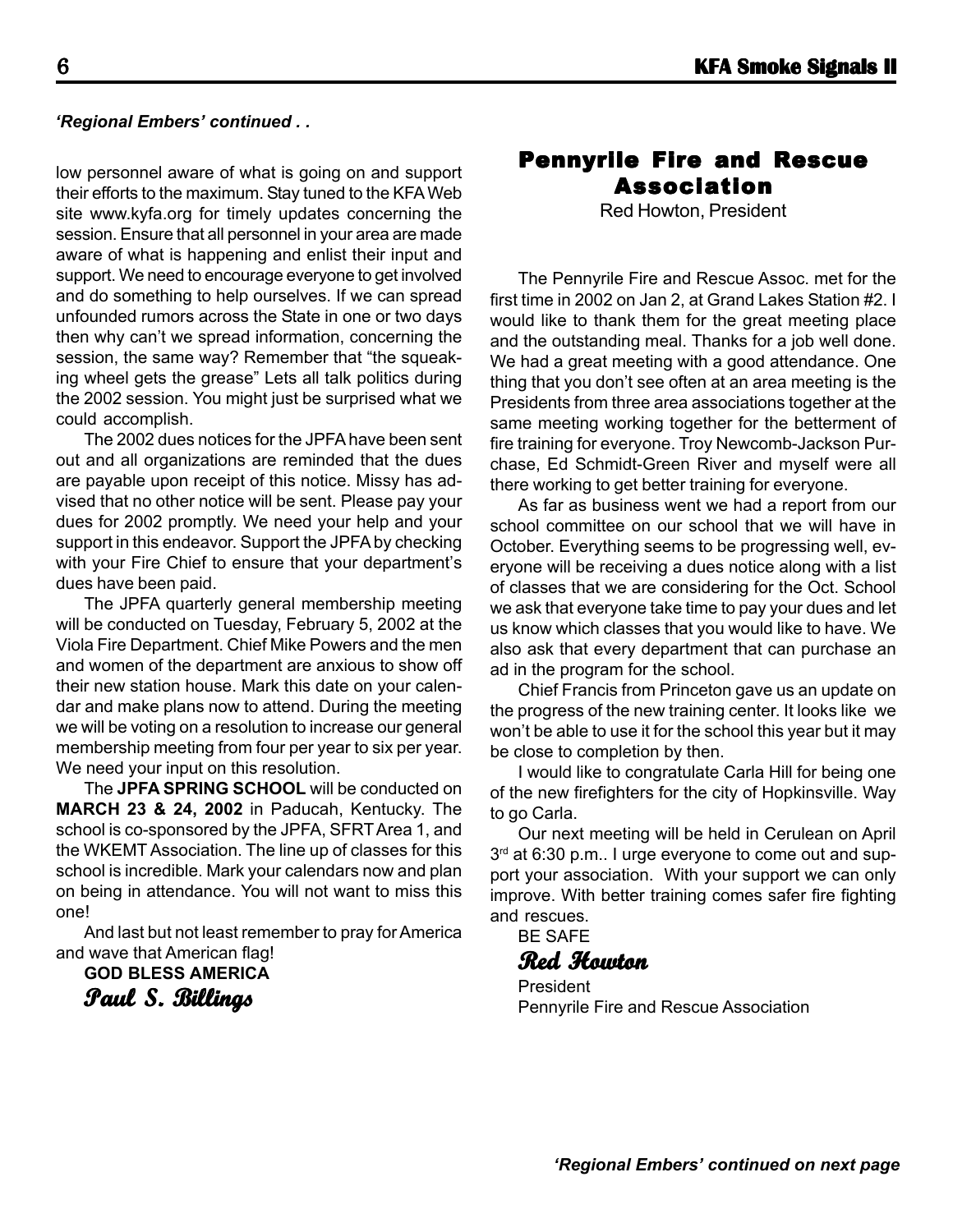

### Dixie Firefighters Association

Robbie Blanford, President

As we begin this new year it is my hope and prayer we will not have to experience the tragedy, destruction, and needless death of last year, but hold onto the love of freedom and patriotism that was sparked a new, born out of trial and tribulation. May God bless the emergency workers!

As March draws closer so does the Dixie Fire School. We have an even greater line up of class this year than we did last. Our budget for instructors through KCTCS is about half what it was last year but it is our intent to deliver the same quality school you have come to expect. The brochures were put in the mail January 16, 2002. If you do not have yours by now please call 270-766-5238. We will get one in the mail to you. The line up of classes for this years school include:

- 1. EMT First Responder Continuing Education 2 day class Sat & Sun
- 2. Haz. Mat. Awareness & Operations Update 1 day class repeated both days
- 3. Scene Safety (safety around helicopters LZ) Friday night only 2 hours
- 4. PEPP (Pre-hospital care for children) 2 day class Sat & Sun
- 5. EMT B KY & National Registry 16 of the 24 mandatory hours training 2 day class Sat & Sun.
- 6. NFPA 1670 Technical Rescue Awareness Level 3 day class Fri from 6 – 10 Sat & Sun 20 hours credit.
- 7. Vehicle Extrication 2 day class Sat & Sun
- 8. Rural & Urban Agriculture Response (Farm Rescue) 2 day class Sat & Sun
- 9. Terrorism 2 day class Sat & Sun
- 10. Hard to get hours to include ropes knots & hitches, forcible entry, fire alarm communications, sprinkler systems, special response, fire inspections, public fire education. This class is in two-hour blocks. Take whatever part you would like.
- 11. Firefighter Survival & Rescue 2 day class Sat & Sun
- 12. Leadership I Strategies for Company Success 2 day class Sat & Sun
- 13. Fire Control I This class will fight fire utilizing burn trailers, burn building, flashover Trailer, car fire, and dumpster fire. 2 day class Sat & Sun
- 14. Ventilation Level I This class will experience ventilation up close and personal. This is a 8 hour class repeated Sat and Sun. *'Regional Embers' continued on next page*
- *'Regional Embers' continued . . .* 15. Fire Fighter Testing This is not a class it is a Fire Commission Certified test. Firefighter I test will be held on Saturday. Firefighter II Test will be held on Sunday. To register contact the Kentucky Fire Commission 800-782-6823.
	- 16. Chaplain Class 2 day class Sat & Sun
	- 17. Special Responses 2 day class Sat & Sun
	- 18. Basic 16 Hour Boot Camp This 2 day class is for new firefighters to get the basic 16 hour training recommended by the Kentucky Fire Commission new firefighters should get before going to a fire scene.

For more detail or to get a fire school brochure call 270- 766-5238.

The new round of Fire Grant Program funds will soon be available. As I understand it you will be allowed to apply on-line. The Assistance to Firefighters Grant Program; Final Rule, will be published in the Federal Register by the end of January. The Final Rule is the program description that outlines every aspect from categories of awards to who is eligible and what paperwork must be submitted. When published, the program will have its guidelines. The application period will run March 1-31.

The program last year did not include emergency medical services in any of the categories available for grants. But this year, EMS, which operates through a fire department, will be eligible under guidelines established in meetings with the fire services.

Again this year FEMA will be holding a Teleconference Training, Emergency Education Network for a broadcast, with live call-in, on grant writing. If you will remember last year the Dixie hosted the teleconference in Elizabethtown at the Hardin County Extension Office. Woody will be working on that again this year. It is believed the workshop Teleconference will be held in February. Tapes of the show will also be available.

We are also working on hosting one of the live workshops for our region.

I hope you had a wonderful holiday season and will have a better 2002. Remember safety is JOB ONE, conservation of life and property is job two.

### **Robbie Blanford Robbie Blanford**

President Dixie Firefighters Association.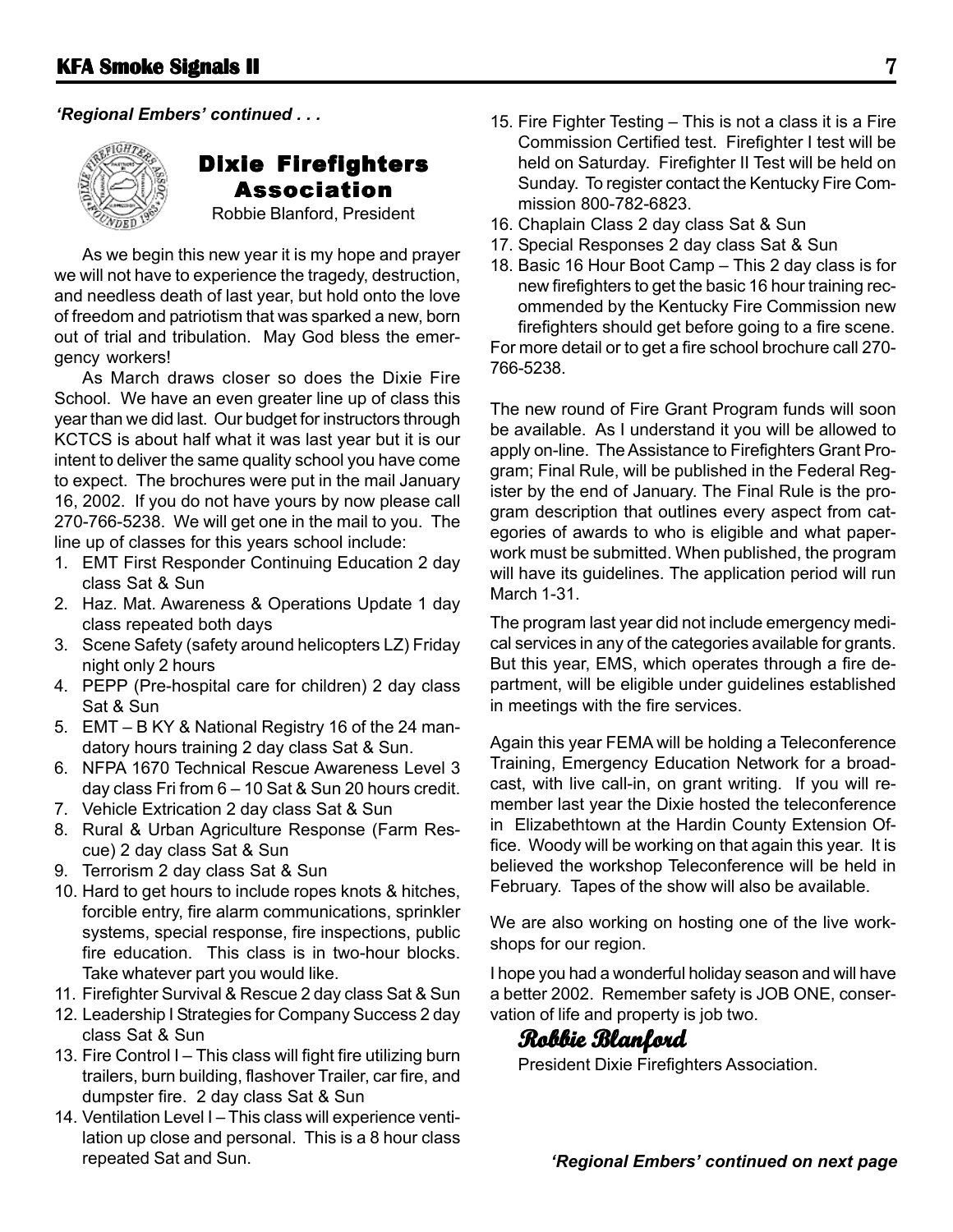

# Jefferson County Fire Service

#### **Jefferson County Fire Service has "***tree***-mendous" success with two community Christmas projects**

Jefferson County Fire Service, in partnership with WAVE TV 3 , Lowe's Home Improvement Stores , and Louisville Fire and Rescue, kicked off the *2 nd Annual Tree Safety Campaign* Thanksgiving Weekend. JCFS Fire Inspector's Association distributed Christmas Tree Safety Tip Cards to countywide Christmas Tree sales locations . The cards contained 7 key safety tips for caring for a fresh Christmas tree and also offered a coupon for savings on a First Alert Smoke Detector from Lowe's. The safety tip cards were handed out with trees sold during the holiday season. Louisville Fire & Rescue handed out tags at tree sale lots in the City of Louisville.

Public awareness for the tags and the safety tips was supported by a Live News story on WAVE TV 3 which demonstrated a Live Tree Burn in a home during WAVE's 5 and 6 PM Newscasts. WAVE also aired promotional announcements throughout the month of December encouraging the public to look for the tags when they purchased a fresh tree or to request a "tree tip" tag directly from WAVE or a local Fire Department.



There were more toys under trees this season thanks to Jefferson County Fire Service's efforts in the *2001 Toy Team* project. *Toy Team* is a holiday project of Volunteers of America and WLKY News Channel 32. The toy collection campaign, which also kicked-off on Thanksgiving weekend , was supported by 3 weeks of promotional announcements on Channel 32 encouraging the community

to donate new toys. Jefferson County Fire Stations, along with Louisville Fire & Rescue city stations, served as designated collection drop-off locations. The week prior to Christmas, Jefferson County Fire Fighters and City Fire Fighters delivered the collected toys to Volunteers for America for distribution. The toys were then distributed at a "Toy Party" for homeless families. Toys were given to over 400 children.

For additional information on the *"Tree Safety Campaign"* or the *"2001 Toy Team"* contact Lynn Nichols, Jefferson County Fire Service , e mail jcfs\_pr @yahoo.com or phone 502/267/9003.

# Northern Kentucky Firefighters Association

Hello from Northern Kentucky. Hope everyone's New Year has started on a positive note. Northern KY has elected new officers for 2002. Before we list our new officers, we would like to thank Ken Elliott, Newport Fire Dept. for his fine leadership the past two years. New officers are President Bill Birkle - Petersburg & Bellevue McVill Fire Dept., Vice President Joe "Fireman Joe" Stanbush - Edgewood, Point Pleasant, Erlanger Fire Departments, Secretary John Daly - Bellevue Fire Dept. and Treasurer Bud Lederer - Alexandria Fire Dept.

Northern Kentucky will hold the Annual Banquet on January 26, 2002. This banquet recognizes firefighters and EMS personnel for service above and beyond during the year. It is a small thank you for paid and volunteer members.

Eastern Campbell, Silver Grove and Camp Springs merger was approved and will now form the Campbell County Fire District #1. Bellevue and Dayton merger was approved by both cities and will form a new district that we here will be known as FDBD.

New elections and appointments: Carl Biery was appointed Captain on the Wilder Fire Dept. The Ft. Mitchell squad gets a new chief and assistant. The city council appointed Jeffery Jackson to Chief EMS and Aaron Terry as Assistant Chief. Bromley Fire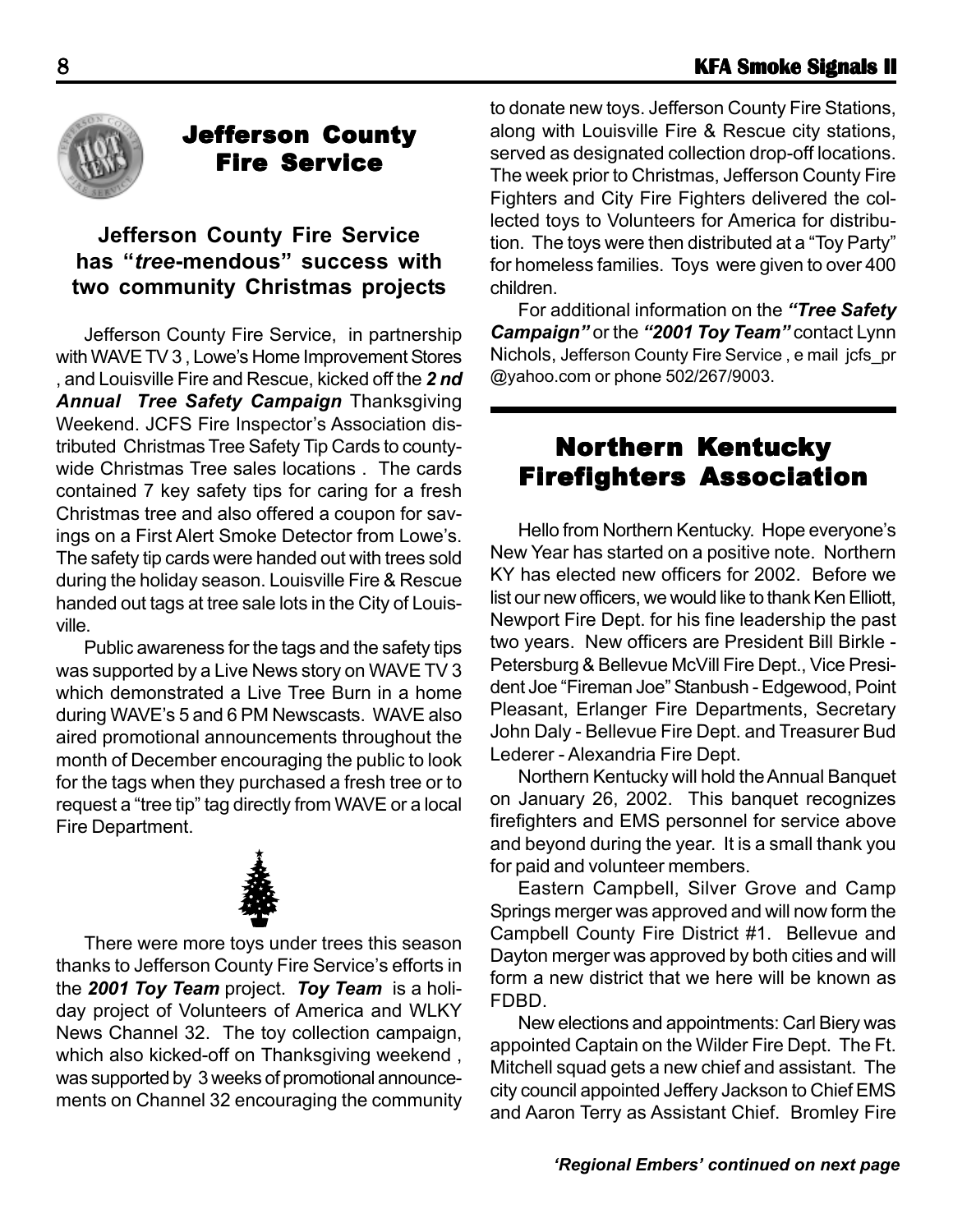re-elects Don Weaver to another 3 year term as Chief. Ludlow fire re-elected Terry Bandy for two more years.

Remember to support our legislative people in Frankfort during the session. If they call on us for letter writing or phone calls or email, we need to support their call.

Reporter,

**Terry Keller Terry** 

#### **Campbell County Firefighters** Educational Association

The organization officers for the year 2002 of the Campbell County Firefighters Educational Association were installed on Thursday evening, January 10, 2002. The swearing in ceremony took place at the monthly meeting which was held at the Campbell County Fire District #5 headquarters in Alexandria. The officers are as follows: Chief Ken Schaub, CCFD #5, Alexandria, President; Chief Jim Profitt, Wilder, Vice President; incumbent Captain Steve Oldendick, Southern Campbell, Secretary; incumbent Mark Schroder, Central Campbell Fire District, Treasurer; and Past President Ken Elliott of Newport/Southgate becomes the association's trustee. The officers were sworn in by Campbell County Commissioner Dave Otto, representing Judge Executive Steve Pendry.

Be Safe! Hope you have a great year.

# Bluegrass Emergency Services Association

Steve Kennedy, President

The new officers for 2002 of BESA is President Steve Kennedy, 1st Vice-President Bobby Burnett, and 2nd Vice-President Gary Keys. President Kennedy has started a membership drive to increase the membership of the association during the coming year. BESA is putting together a scholarship fund to assist firefighters or family members pursuing a college education.

*'Regional Embers' continued . . .* The same of the coming year the association is considering going to quarterly meetings. This will be decided at the next meeting. We will continue our miniregional schools this coming year and a schedule will be in the next Smoke Signal.

Steve **Kennedy**, President



#### **Hazard ID HID 14**

NIOSH has issued a Hazard ID alert entitled "Fire Fighter Deaths from Tanker Truck Rollovers". The publication # 2002-111. The document states "Incidents involving motor vehicles account for aprox. 20% of US fire fighter deaths each year; cases involving tankers are the most prevalent of these motor vehicle incidents. During 1977 - 1999, 73 deaths occurred in 63 crashes involving tankers. Of those death, 54 occurred in 49 crashes in which tankers rolled over (no collision), and 8 occurred in 6 crashes in which the tankers left the road (no collision). The other cases involved collision with another vehicle (10 deaths in 7 crashes) and collision with stationary objects (1 death)".

The article goes on to state that part of the problem may be that drivers are not aware of the difference between driving a passenger vehicle with a fraction of the weight and a tanker weighing several tons. It also identified the lack of vehicle inspections and baffling as contributing factors. The document states two case studies and gives these recommendations to all driver: 1. Recognize you are responsible for the safe operation of the vehicle under all conditions.

- 2. Wear seat belt when operating a vehicle.
- 3. Take drivers training that meets NFPA requirements.
- 4. Take refresher driver training at least twice per year.
- 5. Understand the capabilities- limitation of your vehicle.

6. Be aware of the potential for unpredictable driving by the public.

7. Adjust speed when driving on wet or icy roads, in darkness or fog, or under other conditions that make emergency vehicle operations especially hazardous.

For more information on this or other safety NIOSH related information you can contact them at 1- 800-35-NIOSH or look them up on their web site at www.cdc.gov/niosh/firehome.html.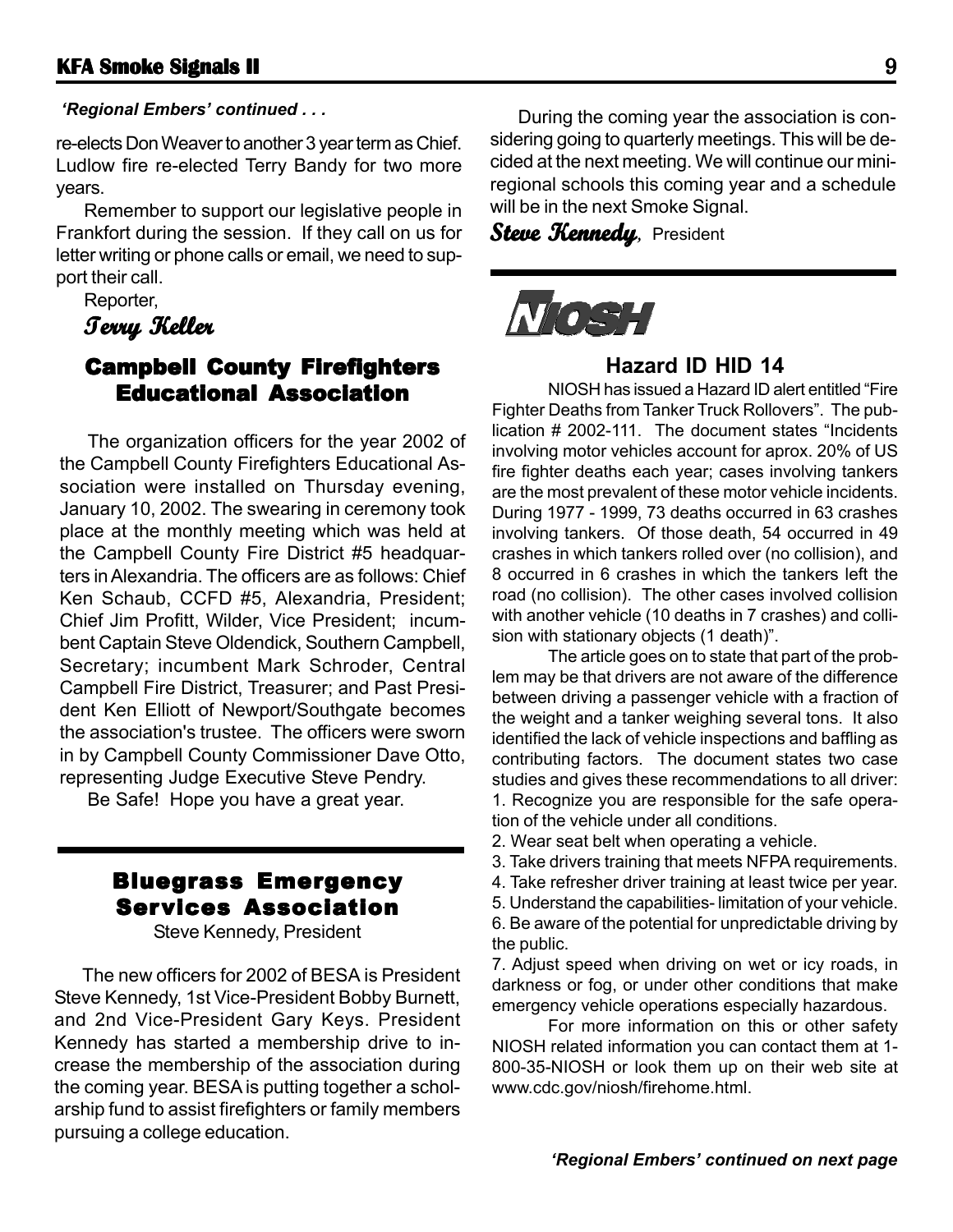#### Southeastern Firefighters Association

To all Brothers & Sisters,

As we have recently begun a new year in our careers, the events of 2001 will never be far removed from our hearts and minds. While we lost many fellow brothers and sisters in New York, Washington, DC and Pennsylvania, we must not forget the rest of the country and the other departments that were rocked by tragedies where they also lost fellow firefighters, police officers, EMS & rescue personnel.

While our thoughts and prayers were many from this area of Kentucky, we knew that our lives and careers must continue on. As we approached the time for our annual firefighters hall of fame parade we wondered what we could do to honor all fellow brothers and sisters. It was not difficult to turn our parade into a memorial tribute. While the title of the parade did not change (Celebration 2001), we decided to dedicate the entire hall of fame weekend in memory of the many that had perished. I would like to thank the many repeat departments that participated again, but would really like to thank the new departments that made the trip this year (Georgetown FD, Scott County FD, Parkers Mills FD & Lancaster FD). For the rest of the state, it is still not to late to be a part of Kentucky history because you have plenty of time to plan for this years parade which will be on November 2, 2002 beginning at 12:30pm. Several new ideas for the weekend are in the planning stages and more information will come out later about these items. So put this date down on your calendar and plan to attend this year. If you are worried that it is not fun to come, contact these new departments and ask the firefighters what they think of our celebration. As a note, for the next several years, the parade will always be known as "Celebration" because that is what we do every year. We celebrate who we are and why we do our professions. Be safe this year and say hello when you see me at EKU Rescue School in April, or State Fire School in Lex in June.

If any other area would like to start a hall of fame, contact me and I will help you get started. Steve Myers, ED Southeastern Kentucky Firefighters Hall of Fame For more information early: (606) 364-3382 smyers@prtcnet.org



by Stewart Dawson, Chaplain Lexington FD

"Hey, anybody can be a fire fighter. All you have to do is put the wet stuff on the red stuff." If that is true, what in the world is all this training stuff we are constantly exposed to? We have recruit training, red books, fire schools, company training, department training. WE got the Fire Commission, NFPA, IFSTA, National Fire Academy, all the \_kfa's..... and on and on we could go.. That's a lot of stuff for something as simple as firefighting, isn't it? Well the truth is we all know that there is just a little more to firefighting than putting the wet stuff on the red stuff. And so we do the training. We constantly studding to better ourselves and to keep up with the many changes that come our way in our service as fire fighters. We love our profession and want to be the very best that we can be. And I will have to say that I believe we are doing a pretty good job. I am proud to call myself a Kentucky Fire Fighter.

Now you that read my articles, know I am going somewhere with this don't you - so here we go. What about personal relationships. There is so much more than just "putting the wet stuff on the red stuff" Whether it is a relationship with a coworker, with a spouse, an infant, or a monster (teenager), or whomever - it can get complicated at times can't it. Have you ever made the statement, "Women (Men) you can't live with them and you can't live without them."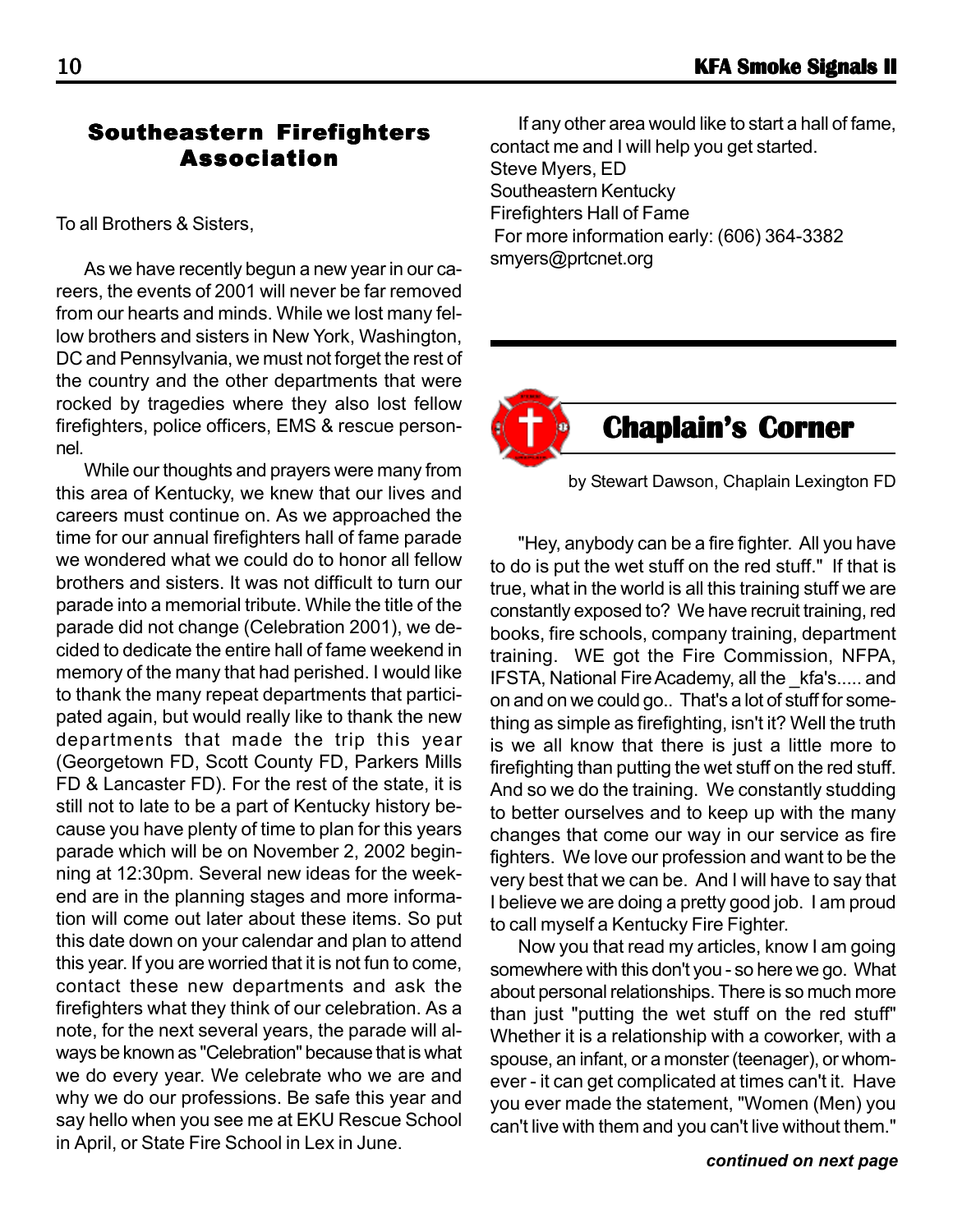#### *'Chaplain's Corner' continued . . .*

Sometimes we may feel that way about any type of relationship. Well we can't avoid them unless we move to an uninhabited island somewhere. Now let me ask you, what kind of training program do you have for your relationships? None you say! Well no wonder you have such a tough time. I hate to break the bad news but it is probably not a case of "you're alright and the world is all wrong." We need good relationship skills to survive in this world.

Are relationships important to you? Then develop a training program. Of course my main concern for you is your family relationships. I spend so much time trying to help families repair broken relationships. That's hard work. There is so much available to help you. To help you be productive in your relationships. There are radio programs you can listen to as you drive to work. There are limitless number of books available and some even on cassette tape for you non-readers. There are videos and conferences available. Why not start a training



*v*orth it. I are just "putting the wet stuff on the red stuff"

program for your relationships? I can promise you it

elationships, look out - things may get out of and then you got your work cut out for you. If you need some help in getting your training program

started, give me a call. May God Bless You,

Chaplain **Stewart Dawson**

Lexington Fire & EMS 859-255-6489

#### Pub Ed Committee

Joe Stanbush, Chairman

 The Holidays are over and I hope everyone had an enjoyable Holiday Season and here we are off on another New Year which I trust will bring many good things for all of us. Our Fire and LIfe Safety Committee of the Kentucky Firefighters Association had a very successful meeting in Lexington hosted by our good

friends from the Lexington Fire Prevention Bureau. A special thanks to Capt Brenda Travis, Capt Steve Bowers and Mark Thompson for being such gracious hosts. My good friend Chief Halloran stopped by to say hello and welcome our members, I am very grateful for Chief Halloran's support but also for the tremendous support we received from all the Fire Chief's throughout Kentucky.

I was extremely impressed with the delegation of fire service presonnel who came to Frankfort to support our concerns on Firework Safety at hearing held there on Thursday Dec 6th. I am convinced we made our presence known and how we feel on this sensitive issue. I have appointed Capt Steve Bowers of the Lexington Fire Dept to represent our concerns on this matter and he represented us well at that hearing.

I was also very impressed with the showing of our brothers and sisters from Jefferson County who made statements and comments at the hearing. I am sure Terry Keller will mention it but I offer my congratulations to the newly elected officers of the Northern Kentucky Firefighters Assn for 2002. President Bill Birkle of Petersburg, Belleview-Mcville Fire Depts - Vice President Joe Stambush of Dayton, Edgewood & Point Pleasant Fire Depts - Secretary John Daley of Bellevue Fire Dept and Treasurer Bud Lederer of Alexandria Fire Dept.

We are making plans to attend the Green River Officers School in Owensboro in Feb our Public Education Committee is helping with the Fire Prevention For Small Depts Class which will be held both Sat and Sun. We of course will be helping NFA Instructor Jim Jaracz from Hobart, Indiana with the class and providing our own personnel intrerest for Fire and Life Safety in Kentucky. I will be available all weekend to anyone who has concerns, questions, suggestions and your needs from the KFA Pub Ed Committee. I of course would be delighted to come to your Assn Meeting and make a presentation on Fire and Life Safety Education.

Remember, winter is here and please help us promote fire and life safety concerns for heating equpment, smoke and carbon monoxide detection equipment, escape plans and other ways to make our communities safe this winter.

Looking forward to seeing everyone in Owensboro, Stay Safe! God Bless!

**Joseph "Fireman Joe" Stanbush**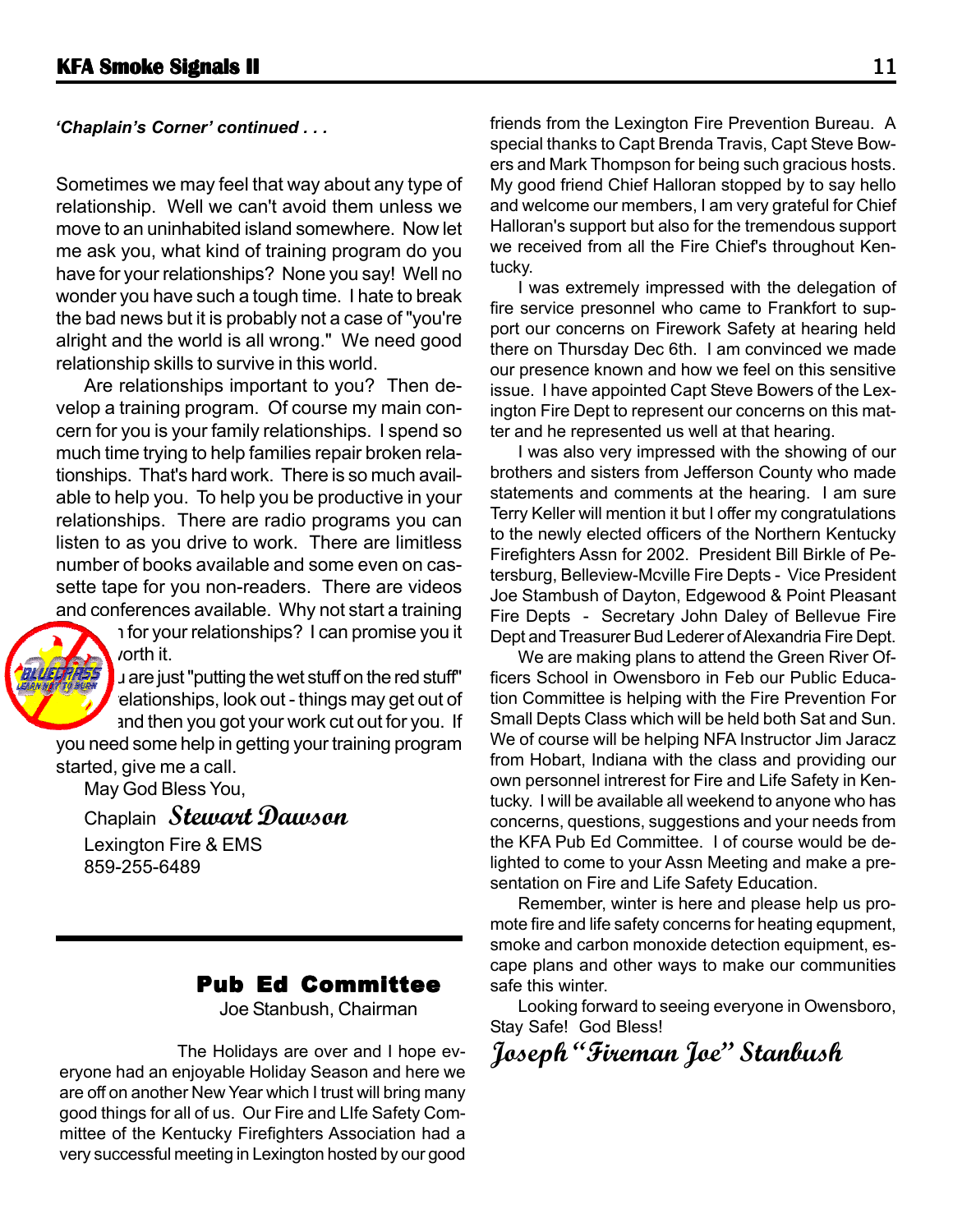### Kentucky Chapter of the IAAI



"The Kentucky Chapter of the International Association of Arson Investigators needs you as a member! We want to turn around a gradual decline in membership over the last decade. If you don't like to spend unnecessary extra time on the fire-ground waiting for an investigator to arrive, this may be a chance to help your department by helping us.

The \$10.00 annual dues provide basic funds for Chapter operation. Our intent is to return to at least a quarterly mailing, detailing the "state of the state" of fire investigation in Kentucky. Also, all members want good training to enhance their skills. Chapter members annually instruct or assist with all three sections of the Arson program at the State Fire School; as well as sponsoring or teaching Arson I, and Arson II programs at regional association fire schools. Several recent stand-alone seminars hosted by the Kentucky & Indiana Chapters and by the Louisville Fire Department, were very well received by the attendees.

Good seminars require basic funds to attract the quality of instruction needed to challenge seasoned fire investigators, as well as those new to the discipline.

Your participation in Chapter activities and attendance at the annual meeting in June at the State Fire School would be more important than the dues money. Several past presidents have tried to improve Arson laws in Kentucky and it is time to follow their lead and address changes to improve conviction rates.

2001 – 2002 Chapter President is Captain Glen Phillips, of the Lexington Division of Fire Arson Bureau, and you can call his pager at 1-859-222- 3390. I can also be reached at 270-765-2121. We will welcome questions, suggestions, and membership renewals.

Two of our more recent firefighter line-of-duty deaths came as a result of arson, and numerous firefighters risk it all every day at preventable or intentional fires. A well-trained fire investigator has the power of information to educate the public after an unintentional fire, and the knowledge of cause to assist in a criminal case against an arsonist.

Remember: "Their next fire could be your last!" Good luck and thanks,

Rusty Todd, Chapter Vice-President 2002

#### Legislative Update by Sylvan Smith

Well it's that time again. The beginning of a new legislative session. Time to once again work on our problem areas and protect what we have. Some sessions we have accomplished great things and some we have barely held on to what we have. You can help! There are two things you can do to help make this a productive legislative session. 1) Make sure your department has paid their dues to KFA. Part of your dues goes to make this legislative session a success. 2) STAY INFORMED!!! We will be posting information on the KFA WebPages as the legislative events take place. You will need to make phone calls to your Representatives/Senators to make sure your interests are represented. You will also need to help me make sure a particular bill will not hurt your department. Contact me I am your voice in Frankfort.

**Senate Bill 63 (BR 949) -** This bill is sponsored by R. Sanders Jr. it is an act relating to fire protection districts. It seeks to amend KRS 75.040 to provide that a fire protection district may levy either a tax not to exceed \$0.10 per \$100 valuation or a fee not to exceed \$50 per each separate parcel of real estate; provide that contiguous parcels with the same ownership shall be treated as one parcel; amend KRS 75.015 to conform; apply to tax or fees assessed made on or after January 1, 2003. The bill was introduced in the Senate on Jan 8. It was sent to the to Appropriations and Revenue (S) committee on Jan 10. Any fire districts under KRS 75 that this bill will affect please let me know what it will do to your department. The sponsor will not move this bill until he meets with me but we have to show him what this would do to a tax district. I think it would put a lot of the departments out of business. PLEASE MARK THIS ONE AS URGENT. You can E-mail me at ssmitth@aol.com. **Please Rush Rush Rush!!!**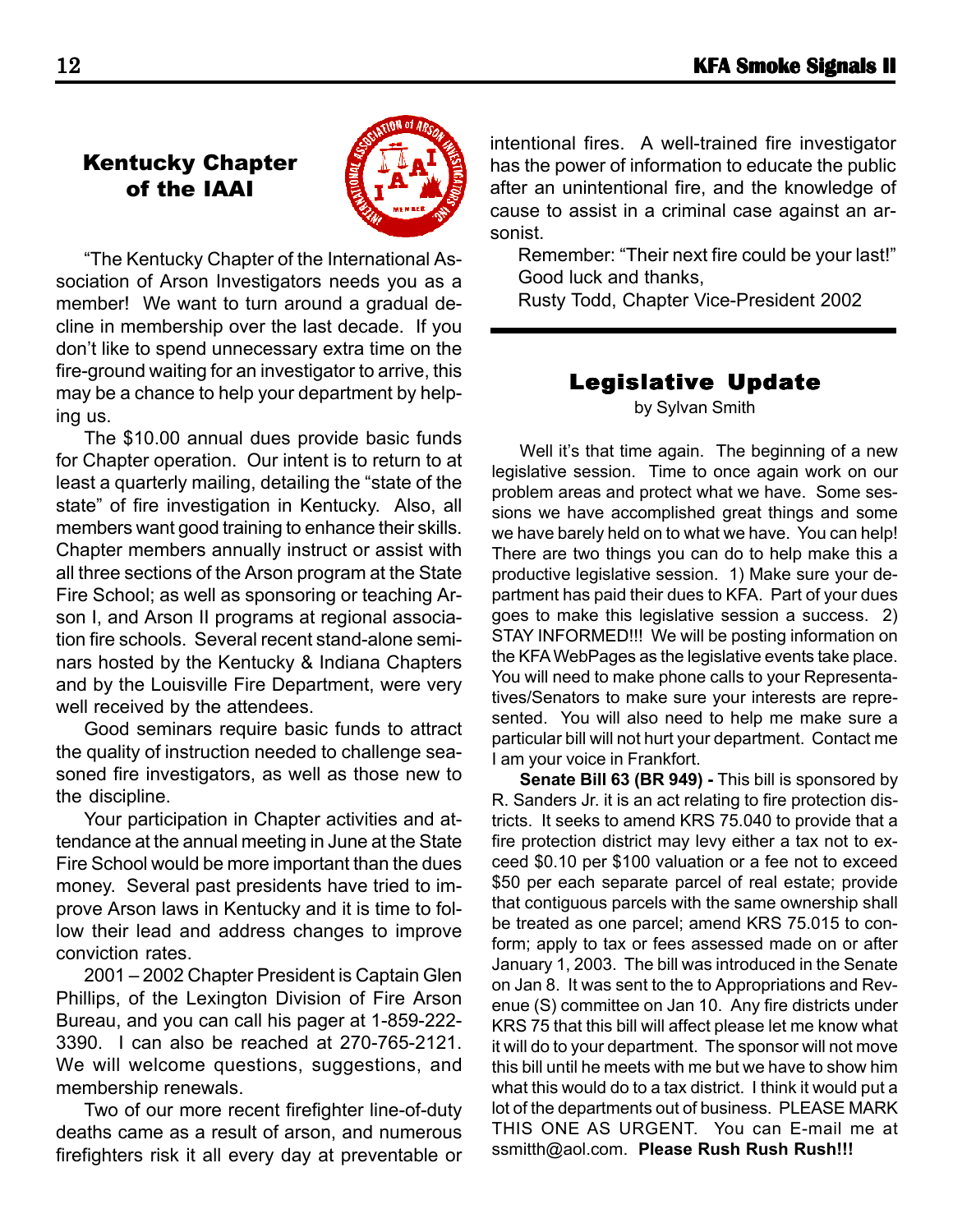

#### **National Volunteer** Fire Council

Ken Nipper, Director Bryant Stiles, Alternate

#### **Congress Approves an Additional** \$210 Million in FIRE Grant Funding

Washington, DC - On December 19, House and Senate conferees approved an emergency supplemental spending bill, attached to the FY 2002 Defense Appropriations Bill (H.R. 3338), which includes \$210 million for the Assistance to Firefighters Grant Program. This funding is in addition to the \$150 million already approved by Congress and will bring the total amount of funding for next year's program to \$360 million.

#### **Bill Introduced to Assist Volunteer** Firefighters with Home Mortgage Rates

WASHINGTON, DC — On November 28, Representatives Bill Pascrell (D-NJ) and Jo Ann Emerson (R-MO) introduced legislation in the House of Representatives to assist volunteer and career firefighters with their home down payments and mortgage rates. H.R. 3358, the Firefighters Affordable Housing Act, would authorize the Secretary of Housing and Urban Development may make mortgage assistance payments to volunteer firefighters to lower their federally insured mortgage payments by 2% for their primary residence. In addition, the bill would allow career firefighters to be eligible to make down payments on their homes as low as 1% of the purchase price and not be require them to pay mortgage insurance.

"The recruitment and retention of volunteers remains the number one problem facing America's volunteer fire service," said NVFC Chairman Philip C. Stittleburg. "The NVFC is always looking at ways to address this critical issue, and this legislation would create a strong incentive to encourage the next generation of volunteer firefighters in our country." Volunteers comprise nearly 75% of all firefighters in the United States. However, the number of Volunteer Firefighters in the United States has declined over 10% since 1983 while the responsibilities of the volunteer fire service and their call volume continue to increase. The Bill was referred to the House Committee on Financial Services.

**ACTION**: Contact your Representative Immediately and Ask them to become a cosponsor of H.R. 3358, the Firefighters Affordable Housing Act. If you do not know your Member's telephone number, visit: http://www.congress.org or call the U.S. Capitol Switchboard at (202) 224-3121.

#### Bill Introduced to Authorize Funds for Communities to Buy AEDs

WASHINGTON, DC - On December 12, legislation was introduced in the U.S. House of Representatives that will provide resources to communities to ensure that victims of sudden cardiac arrest have the best possible chance of survival. The legislation, the Community Access to Emergency Defibrillation Act of 2001 (H.R. 3462), was introduced by Representatives Lois Capps (D-CA) and John Shimkus (R-Il). The bill authorizes more than \$55 million a year for five years for communities to purchase AEDs and to establish public access to defibrillation programs. These programs will help train and equip first responders; purchase and place AEDs in public places where cardiac arrests are likely to occur; and encourage private companies in the community to also train and equip employers in CPR and emergency defibrillation.

Sudden cardiac arrest kills about 220,000 Americans each year - that's 600 people each day. Cardiac arrest is a condition that occurs when the heart suddenly stops beating normally and can't pump blood through the body. The only treatment for cardiac arrest is to quickly restart the normal pumping of the heart through defibrillation. For every minute that passes without defibrillation, a victims chances of survival decreases 7-10 percent. Automated external defibrillators (AEDs) provide an electric shock that can stop the abnormal heart rhythm, allowing the normal heart rhythm to take over.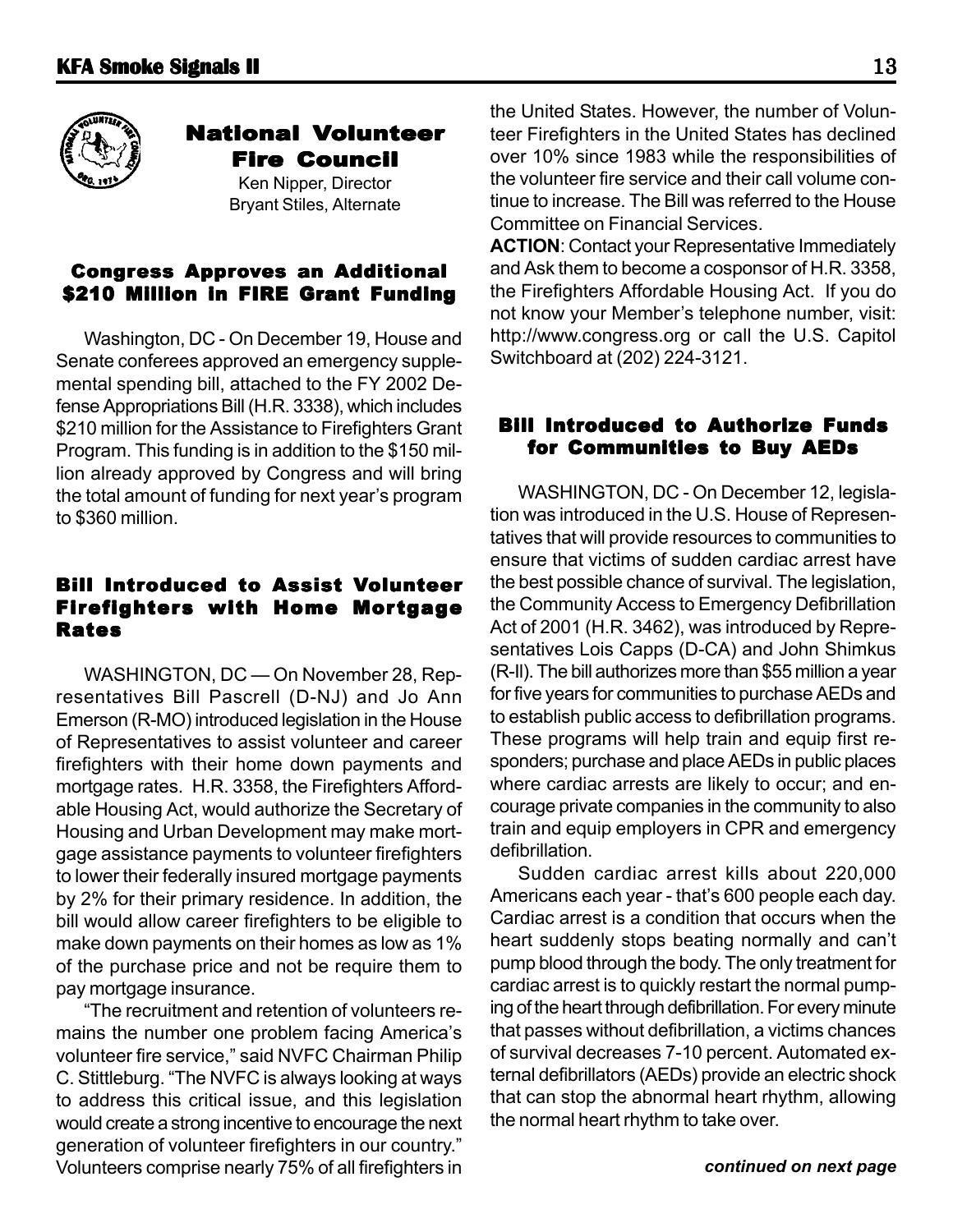This legislation is identical to legislation (S. 1275) introduced in the Senate by Senators Edward Kennedy (D-MA) and Bill Frist (R-TN) in July 2001. The Senate bill was approved by the Health, Education, Labor and Pensions Committee unanimously by voice vote and now awaits consideration by the full Senate.

#### **Key Points in Checking Criminal** Histories of EMS Employees and Volunteers

Courtesy of Page, Wolfberg & Wirth, LLC - http:// www.pwwemslaw.com

1. Get their written authorization. Make sure you get a written authorization from the employee/volunteer outlining their grant of permission to you for conducting the check, the purpose of the check, and a promise not to hold the service liable for use of the information obtained.

2. Check your state laws. Many states have laws regulating the use of such information and how you must go about obtaining it. There may be limitations on the use of the information, and a requirement that the individual be notified if denial of employment is based on any negative information you obtain. Many states also have specific requirements for EMS personnel with criminal records, and an obligation is often on the EMS organization to check the criminal history and not employ persons with certain convictions, or an obligation is placed on the individual EMS provider to report certain convictions to the state or their EMS organization. Also, if you intend to conduct more extensive background investigations of employees, or obtain credit histories (which may be relevant in the case of someone handling company funds) you may be obligated to follow the stricter notice and authorization requirements of the Federal Fair Credit Reporting Act.

3. Ask for the information directly from the employee/volunteer. You should ask any job applicants or applicants for membership in your service to provide you with information on past convictions. This is best done on the application form, with a verifica-

tion statement at the end of the form that the responses the person gives are complete and accurate. That way, if they lie about it or give you incomplete information, you are in a better defensive position if you later take an adverse action against the individual because of convictions that show up in a criminal history check that the person did not report on the application. Keep in mind, that in the employment context, you should generally only ask about convictions, and not arrests (remember, one is innocent until proven guilty!) and there may be limitations on how far back you can go in your inquiry, depending on state law. You should always note on the form that any convictions are not necessarily going to preclude the person from membership or employment. In all cases, when you deny employment or membership due to convictions, it should be for things that are relevant to the job, for example, DUI convictions are relevant to operating an emergency vehicle, theft convictions are relevant to the person's honesty and integrity when going into a resident's home and having access to their valuables.

4. Don't have someone start until they are checked out first! It defeats the purpose if you put the person on the truck before you verify that they are a suitable employee. What if they are on the truck for a few weeks, have an accident with the vehicle because the person drove too fast, and the criminal history comes back with a list of moving violations, including reckless driving? Well, if a third party was injured in the vehicle accident, you can bet on a lawsuit for negligent hiring!

5. Keep the information confidential. Make sure you have a designated officer or management person receiving the reports, and that the information is kept secure and accessible only to those with a need to know who will be making the employment/membership decisions. This stuff should also be locked up in secure personnel files. You should also consider having a policy on how you will handle inquiries about such information, particularly reference check requests from other organizations. You want to be honest and up front, but you also don't want to be giving out information about a current or former employee/member unless you have to. There is also a risk of a defamation lawsuit if you give out informa-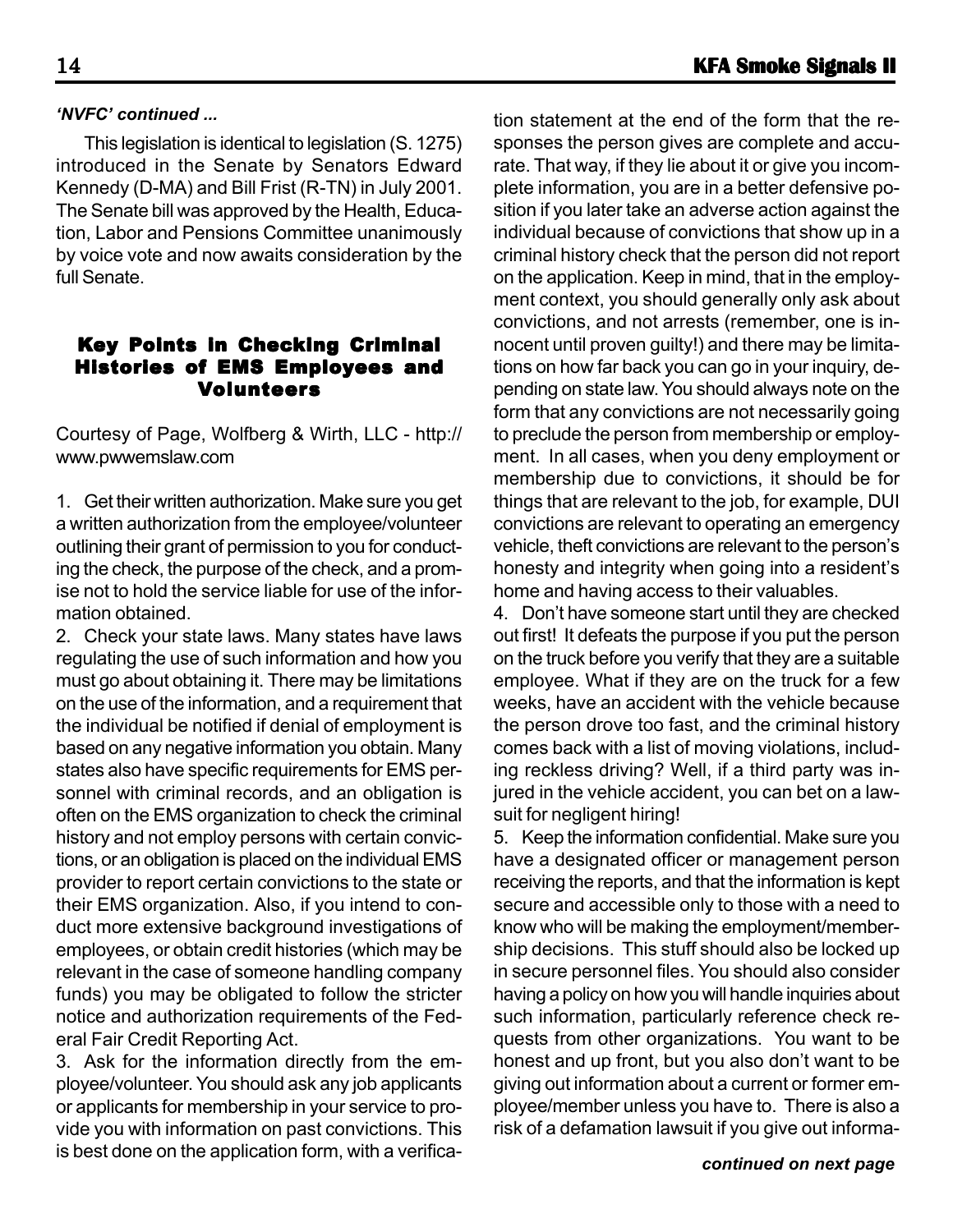#### *'NVFC' continued ...*

tion or opinions about someone and that information turns out to be false, but truth is a defense in such cases. Your organization should also limit the number of people who are permitted to give out information about current or former members or employees to ensure consistency and minimize legal risk. Now even though you should keep employment information like this confidential, it is best not to give that assurance to the employee or volunteer, as that may raise the expectation of privacy of the information and could subject you to a potential invasion of privacy claim if the information gets out and adversely affects the person. The authorization, disclaimers, and verification statements can often be included at the end of the membership or employment application form to encompass all the areas you need to cover to ensure the maximum legal protection for you and your service.

#### USFA is Working on Details for FY 2002 Assistance to Firefighters Grant Program

Funding for the FY02 Assistance to Firefighters Grant Program has now been increased to a total of \$360 million.

 "Given the \$3 billion in requests demonstrated by local fire departments in last year's program, FEMA and the United States Fire Administration are more committed than ever to proceed with this very necessary assistance to local fire departments who as first responders, play such a critical role in America," said R. David Paulison, United States Fire Administrator. "We are diligently planning the approach for the FY 2002 program."

Even though final details are still being determined and will be announced in the next several weeks, it is already known that the application process will primarily be Internet based. While paper applications will continue to be accepted from those fire departments without Internet access, use of the Internet is highly recommend because of the guidance that is built into that electronic processing system. Also, applicants who utilize the "e-application" process will receive an automatic electronic confirmation that their application has been received once it is submitted.

Eligible activities continued from last year will be Firefighting Equipment, PPE, Training, Fire Prevention, Fitness/Wellness, and Vehicles. In addition, firebased EMS will be added as an eligible project this year.

Although fire departments will be limited to submitting only one application this year, a new programmatic approach will allow applicants to request funding to address various complimentary and combinations of activities in one of the four distinct functional program areas. Those areas are Fire Operations and Firefighter Safety Programs, Fire Prevention Programs, Emergency Medical Services Programs and a Firefighting Vehicles Program.

Fire service Peer Review Panels will also be a key part of the review process again this year. As such, FEMA will be accepting recommendations from the following organizations for individuals to serve on those Peer Review Panels:

- · National Volunteer Fire Council (NVFC)
- · Congressional Fire Service Institute (CFSI)
- · International Association of Fire Chiefs (IAFC)
- · International Association of Fire Fighters (IAFF)
- · International Association of Arson Investigators (IAAI)
- · International Society of Fire Service Instructors (ISFSI)
- · North American Fire Training Directors (NAFTD)
- · National Fire Protection Association (NFPA)
- · National Association of State Fire Marshals (NASFM)

 "Given the likelihood that the application process will open in early March, fire departments are encouraged to start gathering preliminary information for their application now," said Paulison.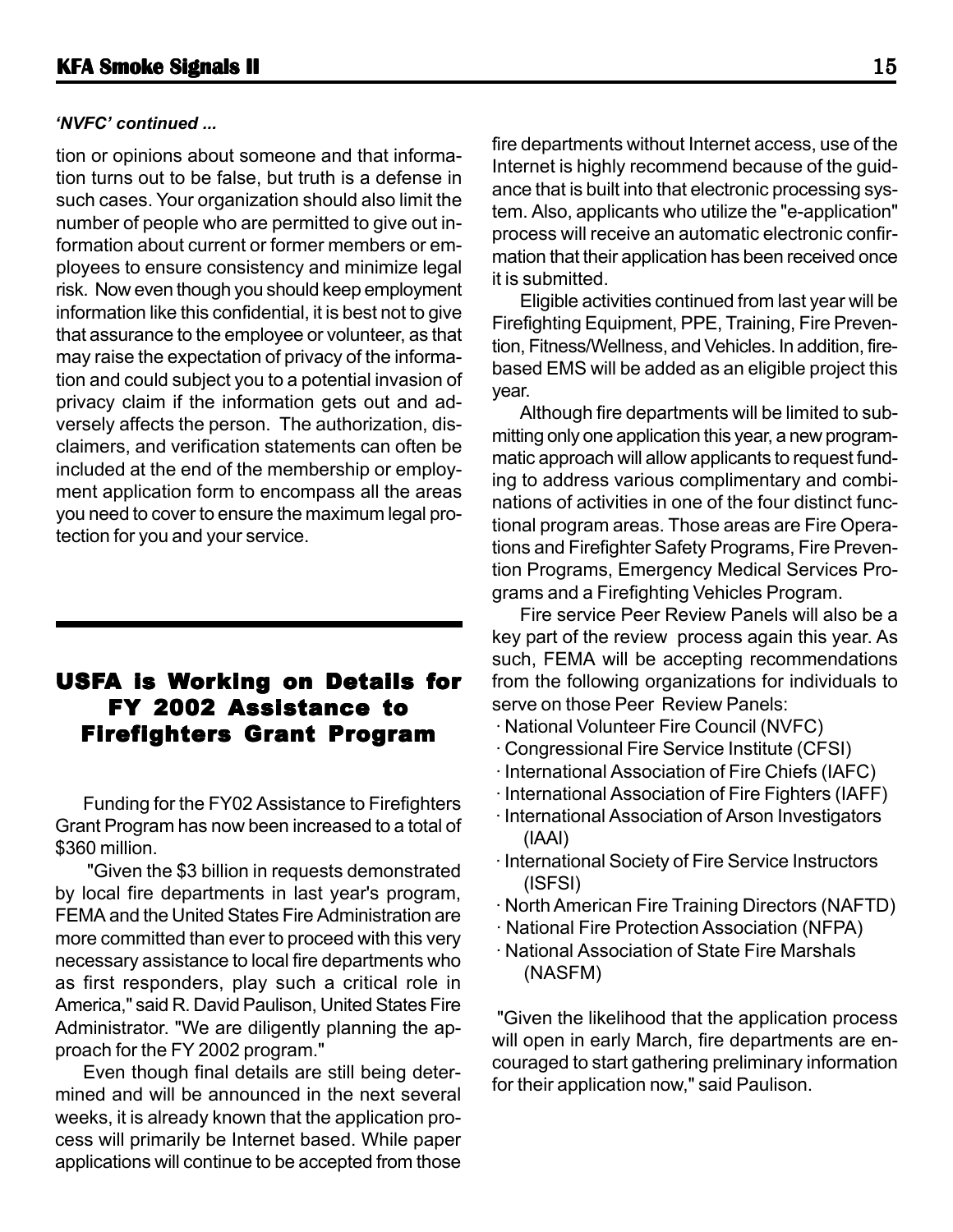# *NEW ARRIVALS*

#### Exie Fire Department



This truck was built by Wynn Fire Equipment for Exie Fire Dept. 2001 Frightliner FL70 with 1000 GPM Hale Pump 1200 gal. tank highside compartments.

Westknox Fire Department

#### Ferguson Fire Department



1994 International Tanker built by Wynn Fire Equipment. Sold to Ferguson Fire Department. 1900 gal. tank 400 GPM PTO Pump.



This is a 2001 F450 4x4 Rescue body with 250 Hale pump, 250 poly tank sold to Westknox Fire Dept. built by the Wynn Fire Equipment.

#### Sparta Fire Department



1990 International 1900 gal. tank portable pump sold to Sparta Fire Department. Built by Wynn Fire Equipment.

*continued on next page*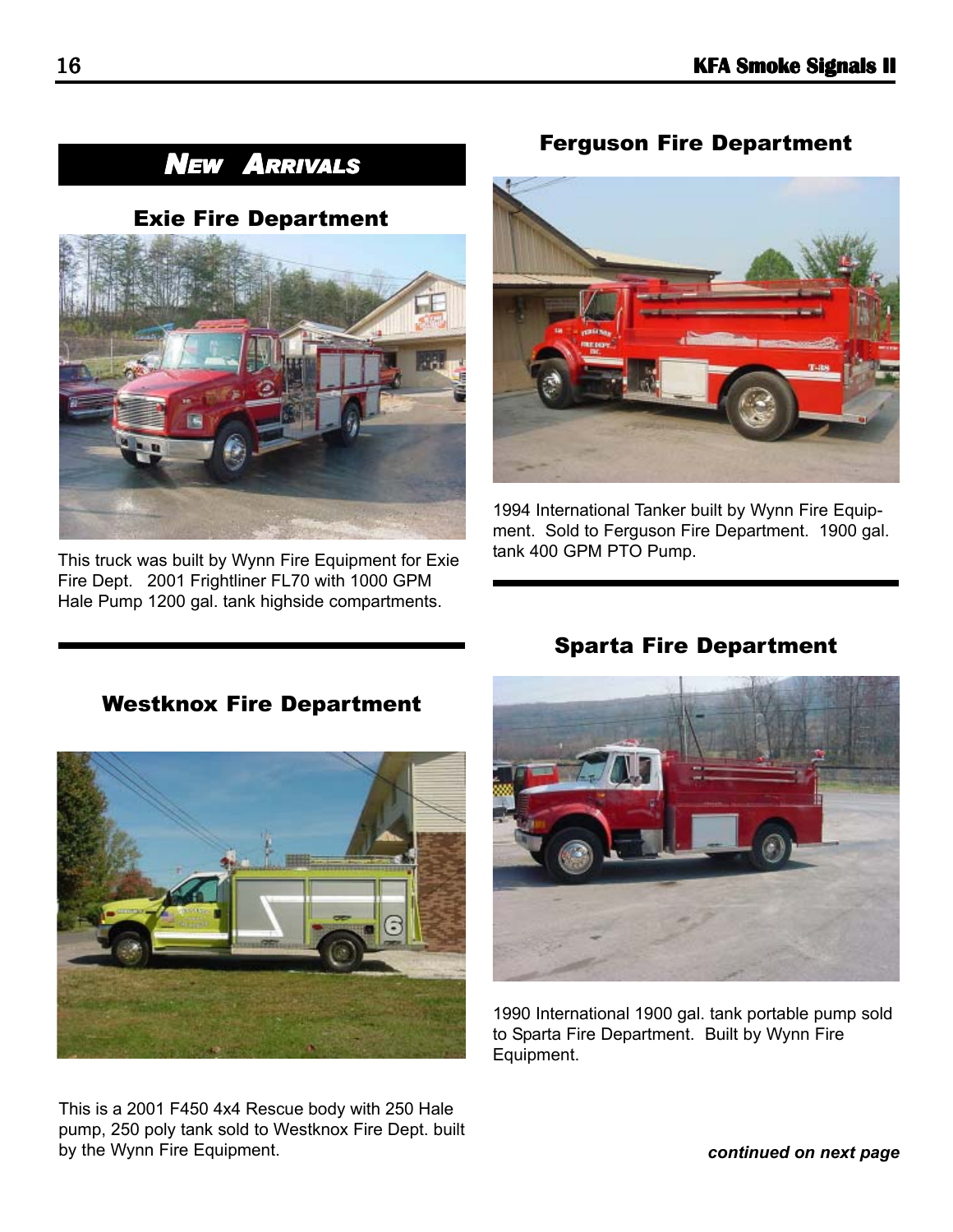Barbourville Fire Department

2001 F550 Ford built by Wynn Fire Equipment. The truck went to Barbourville Fire Department.

### Buck Head Fire Department



1996 International Tanker built by Wynn Fire Equipment for Buck Head Fire Dept. in NC. 2700 gal. tank 400 gpm PTO pump.

#### Ft. Thomas Fire Department

Ft. Thomas Fire Department has just taken delivery of a new ladder truck. The truck is a Sutphen 104 foot Quint with a 2000 gpm pump and is powered by a 500 hp Caterpillar engine. The truck replaces a 1974 Howe (Grove) Quint with an 85 ft ladder and a 1000 gpm pump.

#### Southern Campbell County Fire Department

Chief Jim Bell and the firefighters of the Southern Campbell County Fire Department recently ordered a 2002 American LaFrance Rescue-Pumper. It will be a top mount pump panel style, capable of producing 1500 gallons of water per minute, with a 1000 gallon booster tank. It will be a 6 man raised roof cab. A PTO driven generator will be mounted on the truck to produce 6 Kw of power. There will be an on-board foam system as well. Southern Campbell will be receiving some Halmatro Rescue equipment to go on the rescuepumper. The truck is scheduled for delivery in November of this year. Info: 2002 American-LaFrance Rescue-Pumper, 1500 gpm top mount pump, 1000gal water, 6 man w/ raised roof cab, PTO driven 6Kw Generator, Halmatro Rescue equipment and On board Foam system.



#### **Union Fire Prot Dist.**

Union Fire Prot. Dist. (Boone County) has placed in service two (2) Monroe, Wet-Side, low profile tankers. Units are mounted on Freishtliner FL80 Chassis and have a 2000 gal. tank capacity. These units replace two aging units that were mounted on used chassis with milk tanks. The units were sold by Bob Stark from Fire Apparatus Div. S.D.C. of Louisville.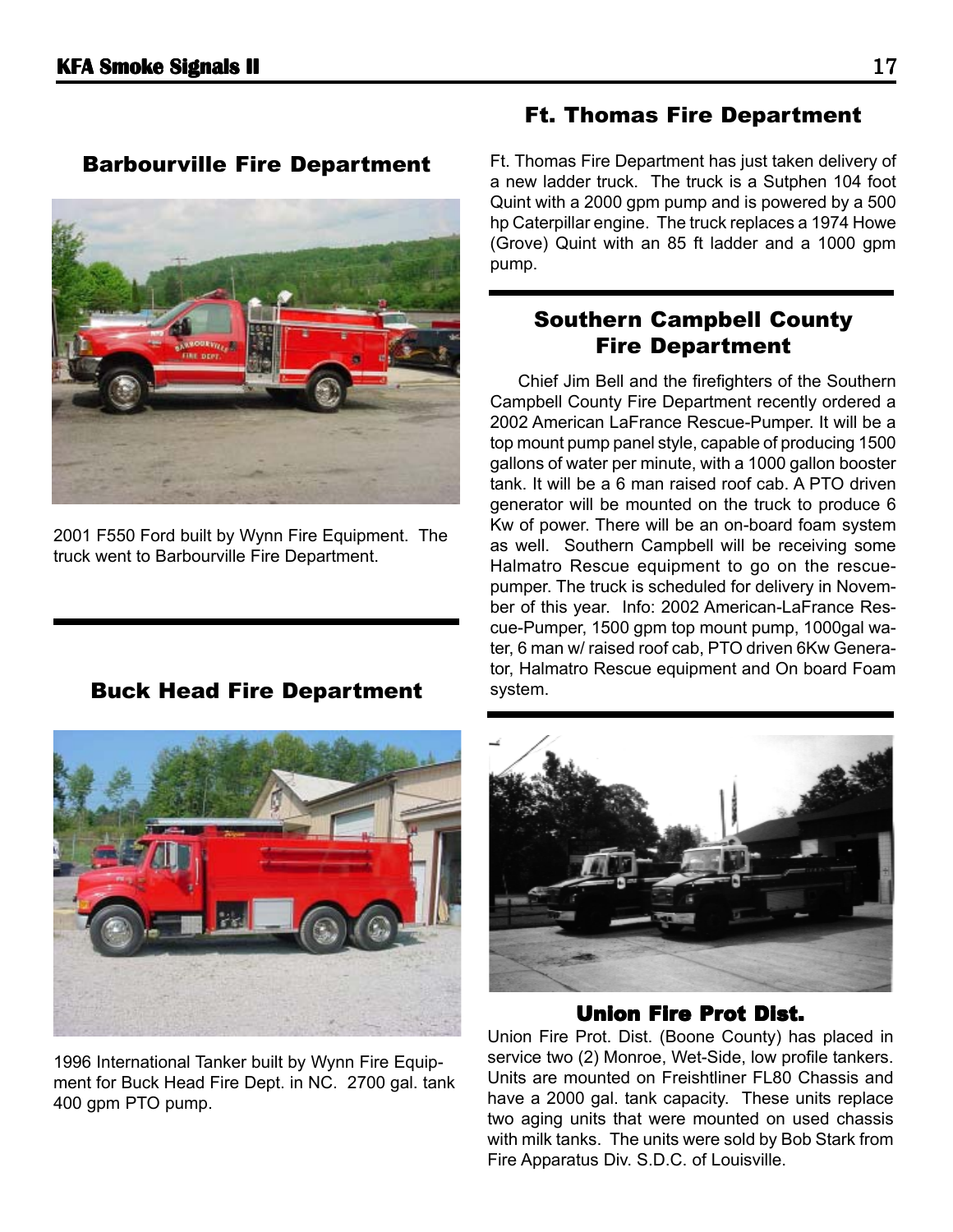# *EDUCATIONAL OPPORTUNITIES*

#### Emergency Response to Railroad Incidents

Franklin Fire Department is sponsoring an Emergency Response to Railroad Incidents taught by CSX Corporation on Tuesday, February 12, 2002 6-10 pm 401 Macedonia Rd. Franklin, KY in Simpson County and is inviting you to attend.

GREEN RIVER FIREFIGHTERS IS PROUD TO PRESENT THE **2002 OFFICERS SCHOOL PREPARING TODAY'S LEADERS** *FOR TOMORROW'S CHALLENGES* FEBRUARY 15,16,17, 2002 HOSTED BY

GREEN RIVER FIREFIGHTERS ASSOCIATION AND KCTCS, STATE FIRE COMMISSION / FIRE RESCUE TRAINING

IF YOU NEED ASSISTANCE OR ADDITIONAL INFOR-MATION CONCERNING THE OFFICERS SCHOOL PLEASE CONTACT:

Registration information and Area 3 / Association office 888-306-8015, Direct Number 270-273-3187, Association Fax Number 270-273-5630, School Chairman Harvey Henderson 270-685-8440, Exhibits Coordinator Rick Cox 270-687-7008, Green River Firefighters Association President Ed Schmidt 270- 729-4706, State Fire Rescue Training Area 3 Coordinator Bryant Stiles 270-273-3187

#### *CLASSES*

#### 1. GRANT WRITING 101

- 2. TACTICAL APPROACH TO RESIDENTIAL **FIREFIGHTING**
- 3. RECRUITING, TRAINING AND MAINTAINING VOLUNTEER FIREFIGHTERS
- 4. ACCREDITATION SELF ASSESSMENT WORK-**SHOP**
- 5. ACCREDITATION STANDARDS OF COVER **WORKSHOP**
- 6. A CAR CAN KILL YOU AT ZERO MILES PER HOUR AND WHAT'S JUNK IN THE JUNKYARD
- 7. RESPONSE TO LARGE TRUCK AND BUS **INCIDENTS**
- 8. BASIC LIFE SUPPORT AND HAZ-MAT RE-**SPONSE**
- 9. MANAGING IN A CHANGING ENVIRONMENT
- 10. FIRE PREVENTION FOR FIRST RESPONDERS IN SMALL DEPARTMENTS
- 11. FIRE SCENE INVESTIGATIONS, ARE YOU PREPARED?
- 12. WHERE IS A FIRE CHAPLAIN WHEN YOU NEED ONE?
- 13. RESPONDING TO AIRCRAFT INCIDENTS IN **KENTUCKY**
- 14. INSIGHT INTO THE KY FIRE COMMISSION AND THE KY BOARD OF EMERGENCY MEDI-CAL SERVICES
- 15. INCIDENT MANAGEMENT, PRACTICAL APPLICAITONS
- 16. INITIAL OPERATIONS, STRATEGY AND TAC-TICS FOR COMPANY OFFICERS
- 17. UNDERSTANDING THE ISO GRADING SYS-TEM
- 18. BUILDING CONSTRUCTION AND ITS EF-FECTS ON RESPONSE TO STRUCTURAL FIRES
- 19. FIRE DEPARTMENT INCIDENT SAFETY OF-FICER
- 20. ENHANCING YOUR TRAINING WITH POWERPOINT
- 21. MANAGING THE FARM RELATED EMER-**GENCY**
- 22. THE CARGO TANK EMERGENCY RESPONSE **WORKSHOP**

DEADLINE FOR PRE-REGISTRATION is MONDAY, FEBRUARY 11TH.

**PRE-REGISTRATION FEES, BEFORE FEB 11th,** TWO DAYS \$30.00, ONE DAY \$25.00 **REGISTRATION FEES, AFTER FEBRUARY 11th** TWO DAYS \$35.00 ONE DAY \$30.00

INFORMATION: 270-273-3187 GREEN RIVER FIREFIGHTERS ASSOCIATION P.O. BOX 700, CALHOUN, KENTUCKY 42327

PAYMENT MUST ACCOMPANY ALL REGISTRA-TIONS, PURCHASE ORDERS WILL BE AC-CEPTED WITH PAYMENT TO FOLLOW. FAXES WILL BE ACCEPTED AT 270-273-5630 WITH PAYMENT BEING SENT BY MAIL. NO REFUNDS AFTER FEBRUARY 11TH. MAKE CHECKS PAYABLE TO GREEN RIVER

FIREFIGHTERS ASSOCIATION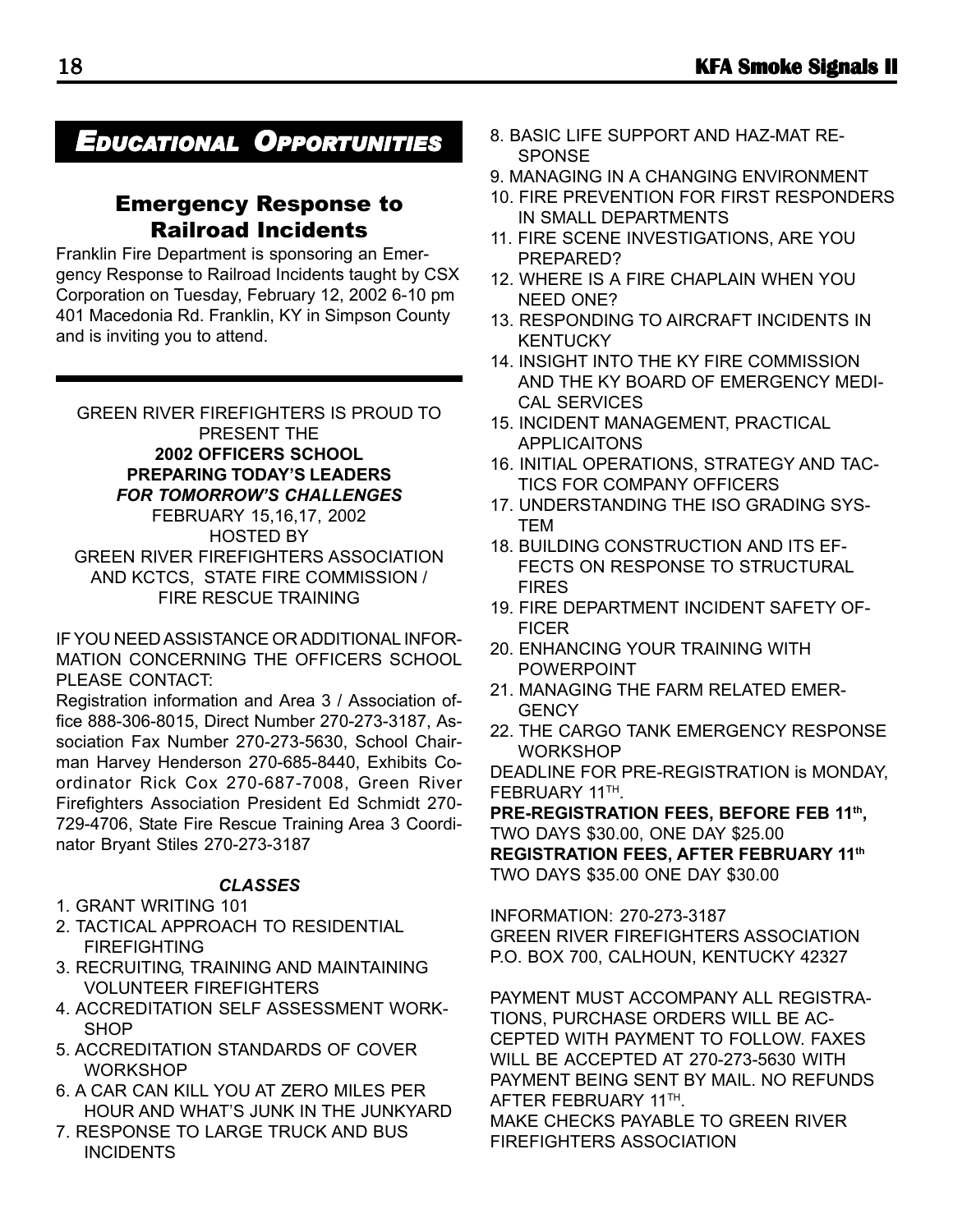DIXIE FIREFIGHTERS ASSOCIATION IS PROUD TO PRESENT THE

#### **2002 DIXIE FIRE SCHOOL March 8th, 9th, 10th, 2002**

HOSTED BY DIXIE FIREFIGHTERS ASSOCIATION AND KCTCS, STATE FIRE COMMISSION / FIRE RESCUE TRAINING

#### **CLASSES:**

- 1 EMT-First Responder Continuing Ed.
- 2 HAZ MAT Awareness & Operations Level Update
- 3 Scene Safety
- 4 PEPP *(Pediatric Education for Pre-hospital Professionals)*
- 5 EMT-B KY & National Registry '16 of the 24 Hrs Cont Ed.'
- 6 Technical Rescue Incidents: Awareness Level
- 7 Vehicle Extrication
- 8 Rural & Urban Agriculture Response *(Farm Rescue)*
- 9 Terrorism
- 10 'Hard To Get Hours' *(2 hour blocks)*
- 11 Firefighter Survival / Rescue
- 12 Leadership I: Strategies for Company Success
- 13 Fire Control I
- 14 Ventilation Level I
- 15 Firefighter I and II Testing (This is NOT a class)
- 16 Chaplain Class
- 17 Wildland Fire Suppression
- 18a Special Responses: Met Labs & Carbon Monoxide
- 18b Special Responses: Thermal Imaging for the Fire Service
- 18c Special Responses: Electricity and the Firefighter
- 18d Special Responses: Propane & Natural Gas
- 19Basic 16 Hour Boot Camp (Jr Firefighters Welcome)
- 20Putting Your Trng Program Outlines on **PowerPoint**

Dixie Fire School Pre-registration Fee: \$25.00 - Dixie Member \$30.00 - Non Member *After Feb. 22, registration is \$30.00 (all persons)*

- Registration fee includes: class of your choice, Friday night Symposium, Breakfast & Lunch Saturday and Sunday, and one Banquet Ticket for Saturday night.
- For more information, please call Woody Will at 270-766-5238.



#### *Firefighter Training ON-THE-WEB* By Woody Will

It has been two years since we put our first classes on-line with the Virtual University (www.kyvu.org). Not everything has gone smoothly. Not everything is perfect. However, we are moving forward. We have had students to sign up for some 200 classes. Some have finished and some are still working on the process. It has been a lot of extra effort to make it work but I have had e-mails from many of the students who have been unable to find training on some of the hard to get hours who have really appreciated the effort.

We are ready now to move to a second stage. By the time this article comes out you will no longer be able to register for a firefighter class via KYVU. We will allow those who have started to finish their work if they do so by May 31, 2002. We will be taking the entire system down then to change platforms. When it comes back up students will need to sign up anew for classes. Our system records will start over and more classes will start to be added. We look forward to serving you in the future to make your job easier. If you have any questions you would like answered about the on-line traing program contact woodrow.will@kctcs.net.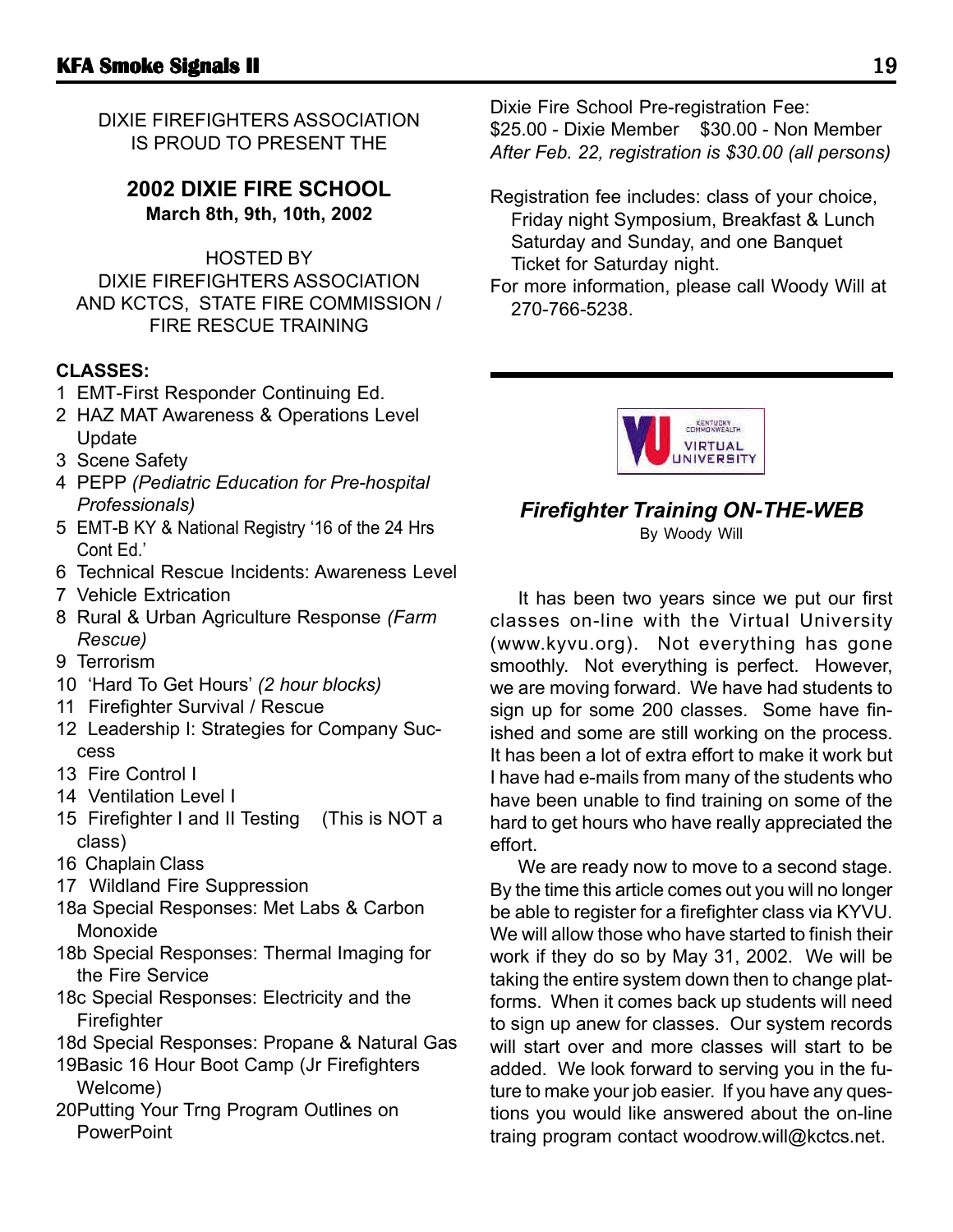# **Kentucky Firefighters Association Sustaining Members Please remember these members when you have purchasing needs.**

| <b>10-33 EQUIPMENT, INC.</b>                                                                                           | <b>Advanced Fire &amp; Rescue</b>                                                                                                                   | <b>Akron Brass Company</b>                                                                                                                                                 |  |  |
|------------------------------------------------------------------------------------------------------------------------|-----------------------------------------------------------------------------------------------------------------------------------------------------|----------------------------------------------------------------------------------------------------------------------------------------------------------------------------|--|--|
| Craig and Teri Hiser                                                                                                   | <b>Equipment Co. Inc.</b>                                                                                                                           | Jeff Benson                                                                                                                                                                |  |  |
| 540 Peterson Rd · Cave City, KY 42127                                                                                  | Nick Gapinski                                                                                                                                       | P.O. Box 86                                                                                                                                                                |  |  |
| 877-678-1033 270-453-3473                                                                                              | 6633 Springvale Court                                                                                                                               | Wooster, OH 44691                                                                                                                                                          |  |  |
| Fax 270-453-3474                                                                                                       | Newburg, IN 47630                                                                                                                                   | 216-264-5678                                                                                                                                                               |  |  |
| Web site: www.10-33.com                                                                                                | 800-853-7675 Fax 812-853-7676                                                                                                                       | voice mail: 800-395-6245 box 8427                                                                                                                                          |  |  |
| <b>Bluegrass Fire Equipment</b>                                                                                        | <b>Camp Safety of Louisville</b>                                                                                                                    | <b>Commonwealth</b>                                                                                                                                                        |  |  |
| John Baker                                                                                                             | David Joels                                                                                                                                         | <b>Communication Systems, Inc.</b>                                                                                                                                         |  |  |
| P.O. Box 23174                                                                                                         | 3707 Bardstown Rd . Suite 7                                                                                                                         | Sam Owney                                                                                                                                                                  |  |  |
| Lexington, KY 40523                                                                                                    | Louisville, KY 40218                                                                                                                                | 2347 Fortune Court . Suite 101                                                                                                                                             |  |  |
| 800-526-8393                                                                                                           | 502-479-8005                                                                                                                                        | Lexington, KY 40509                                                                                                                                                        |  |  |
| Fax 859-233-1167                                                                                                       | Fax 502-479-8002                                                                                                                                    | 859-293-1675 Fax 859-299-8130                                                                                                                                              |  |  |
| <b>Comtronics Industrial</b>                                                                                           | <b>Dill's Fire &amp; Safety</b>                                                                                                                     | <b>Division of</b>                                                                                                                                                         |  |  |
| <b>Communication Systems</b>                                                                                           | <b>Equipment Company, Inc.</b>                                                                                                                      | <b>Emergency Management</b>                                                                                                                                                |  |  |
| David Fried Barry Jackson                                                                                              | <b>Steven Dill</b>                                                                                                                                  | W.R. Padgett                                                                                                                                                               |  |  |
| 2456 Fortune Drive                                                                                                     | P.O. Box 337                                                                                                                                        | EOC Bldg. Boone Center                                                                                                                                                     |  |  |
| Lexington, KY 40509                                                                                                    | Ravenwood, WV 26164                                                                                                                                 | Frankfort, KY 40601                                                                                                                                                        |  |  |
| 800-264-6021 Fax 859-299-9334                                                                                          | 800-624-1964  Fax 304-273-3463                                                                                                                      | 502-564-8682  Fax 502-654-6251                                                                                                                                             |  |  |
| <b>Emergency One</b><br><b>Bob Burns</b><br>629 Shelby Street<br>Lexington, KY 40505<br>800-444-3473  Fax 859-255-5536 | <b>Emergency Equipment</b><br>Mike Brady<br>P.O. Box 75321<br>Cincinnati, OH 45275<br>859-371-7001 Fax 859-371-7003                                 | <b>Emergency Service</b><br><b>Insurance Program</b><br>Peter Feid<br>20 Church Street<br>Cortland, NY 13045<br>800-822-3747  Fax 607-756-5051                             |  |  |
| <b>EMS USA</b><br>Chip Brake<br>P.O. Box 99<br>Shepherdsville, KY 40165<br>800-264-2401  Fax 502-543-5032              | <b>Fire Apparatus DIV SDC</b><br><b>Bob Stark</b><br>8009 Beulah Church Road<br>Louisville, KY 40291<br>502-239-3120                                | <b>Fire Department</b><br><b>Service &amp; Supply</b><br>Al Sutt<br>P.O. Box 20207<br>Louisville, KY 40250<br>800-321-6965 Fax 502-491-1487                                |  |  |
| Gall's<br><b>Phil Scheible</b><br>2470 Paulmbo Dr . P.O. Box 5465<br>Lexington, KY 40555<br>800-477-7766               | <b>High Tech Rescue</b><br>James Riddle, Jr.<br>250 Rockbridge Road<br>Shelbyville, KY 40065<br>888-848-6144<br>Local 502-633-0149 Fax 502-633-0659 | <b>Hilliard Enhanced</b><br><b>Learning Programs (HELP)</b><br><b>Mike Hilliard</b><br>6600 Ken Carla Drive<br>Prospect, KY 40059-9310<br>502-291-4357    Fax 502-228-4357 |  |  |
| Jack L. Slagle Fire Equipment · Jack Slagle                                                                            | Kentucky Fire Commission - State Fire Rescue Training                                                                                               |                                                                                                                                                                            |  |  |
| Main Office: 1100 Bill Tuck Hwy, S Boston, VA 24592                                                                    | Executive Director: Larry J. Collier                                                                                                                |                                                                                                                                                                            |  |  |
| P804-575-7905 1-800-446-8896 F804-572-3373                                                                             | Division Directors: Steve Calhoun & Walter Lage                                                                                                     |                                                                                                                                                                            |  |  |
| E-Mail: slaglefire@slaglefire.com                                                                                      | 2750 Research Park Dr. - Barn Annex · P.O. Box 14092 · Lexington, KY 40512                                                                          |                                                                                                                                                                            |  |  |
| WebSite: www.slaglefire.com                                                                                            | (800) 782-6823 (859) 246-3484 Fax                                                                                                                   |                                                                                                                                                                            |  |  |
| Branch Office: 1818 Old Dunbar Rd                                                                                      | The mission of the Fire Commission is to strengthen, upgrade and improve                                                                            |                                                                                                                                                                            |  |  |
| Cayce (W. Columbia), SC 29171                                                                                          | the fire service for the citizens and industry of the commonwealth through                                                                          |                                                                                                                                                                            |  |  |
| P 1-803-791-4555    F 1-803-739-2327                                                                                   | standardized education, training, communication and distribution of funds.                                                                          |                                                                                                                                                                            |  |  |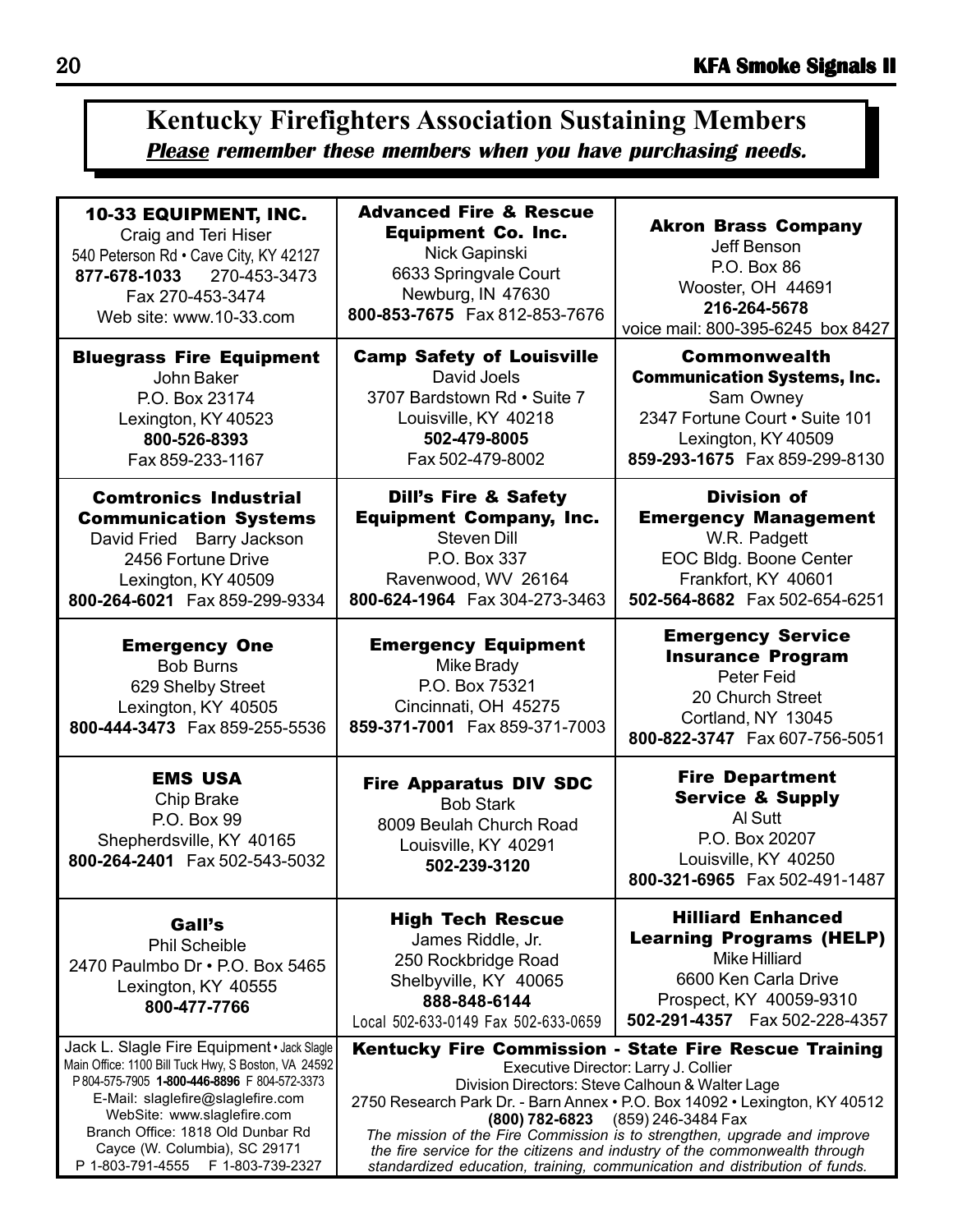# **Kentucky Firefighters Association Sustaining Members Please remember these members when you have purchasing needs.**

| <b>Kentucky Public</b><br><b>Entity Programs / VFIS</b><br><b>Steve Sierveld</b><br>P.O. Box 17374 . Dixie Branch<br>Edgewood, KY 41017<br>800-753-6734    Fax 859-331-4937     | <b>Kentucky State Fire Marshal</b><br>Dave Manley<br>1047 US 127 South<br>Frankfort, KY 40601<br>502-564-3626  Fax 502-564-6799             | <b>Louis &amp; Henry Group</b><br>Joy DeMoss<br>101 South Eighth Street<br>Louisville, KY 40202<br>502-589-5010 Fax 502-584-2820            |  |
|---------------------------------------------------------------------------------------------------------------------------------------------------------------------------------|---------------------------------------------------------------------------------------------------------------------------------------------|---------------------------------------------------------------------------------------------------------------------------------------------|--|
| <b>MCA Incorporated</b><br><b>Tara Hardwick</b><br>845 4th Avenue • Suite 405<br>Huntington, WV 25701<br>800-676-4785  Fax 304-522-4222                                         | <b>McCord Emergency Lighting</b><br>Mike McCord<br>525 Brookwater<br>Lexington, KY 40515<br>859-271-4311  Fax 859-273-1511                  | <b>McCoy Miller</b><br>Brad Conover - Randy Herron<br>108 Ronaldson Court<br>Campbellsville, KY 42718<br>270-465-7642 Fax 270-384-5328      |  |
| <b>MSA</b><br><b>Mark Gustafson</b><br>5404 Seaton Lane<br>Louisville, KY 40291<br>Phone/Fax 502-239-7223                                                                       | <b>Orr Safety</b><br>Dave Goldsmith<br>P.O. Box 16326<br>Louisville, KY 40258<br>800-669-1677<br>Fax 800-800-6774                           | <b>Parr Emergency</b><br><b>Products Sales, Inc.</b><br>Lisa Wright<br>P.O. Box 300<br>Gallaway, OH 43119<br>800-282-7904  Fax 614-878-3779 |  |
| <b>Public Safety</b><br><b>Equipment Company, Inc.</b><br><b>Dennis Downes</b><br>9616 Seaton Brooke Lane<br>Louisville, KY 40291<br>502-239-2006 Fax 502-239-3322              | <b>Rugged Wear</b><br>Debrah Winkle<br>206 Big Hill Avenue<br>Richmond, KY 40475<br>606-623-1135                                            | <b>Service Plus</b><br>Jim Davis<br>P.O. Box 673<br>Winchester, KY 40392<br>Phone/Fax 859-744-5949                                          |  |
| <b>Southeastern</b><br><b>Emergency Equipment</b><br>Rob Waller<br>P.O. Box 1196<br>Wake Forest, NC 27588<br>800-334-6656 Fax 888-556-1048                                      | <b>Summit Fire Apparatus</b><br>Joe Messmer<br>P.O. Box 17128<br>Edgewood, KY 41017<br>859-331-0360 Fax 859-331-0399                        | <b>Survivar Inc.</b><br><b>Gary Gray</b><br>3001 S. Susan Street<br>Santa Ann, CA 92704<br>714-545-0410  Fax 714-850-0299                   |  |
| <b>Throughbred</b><br>Air Systems, Inc.<br>Mike Stone<br>208 Westmoreland Way<br>Lexington, KY 40324<br>Phone/Fax 502-863-6442                                                  | <b>Vogelpohl Fire Equipment, Inc.</b><br>William Vogelpohl<br>2756 Circleport Drive<br>Erlanger, KY 41018<br>800-797-8317  Fax 859-282-1550 | <b>Wynn Fire Equipment</b><br>Charles & Kathy Wynn<br>P.O. Box 269<br>Woodbine, KY 40771<br>606-523-9269  Fax 606-523-0591                  |  |
| <b>Public Entity Insurance Inc.</b><br><b>Roeding Group Companies</b><br>2525 Harrodsburg Rd · Suite 220<br>Lexington, KY 40504<br>Toll Free 1-888-696-9620<br>Fax 859-296-4583 | You could<br>advertise<br><b>Here!</b>                                                                                                      | To advertise in this space<br>in the next issue of<br><b>Smoke Signals II</b><br>contact Bryant Stiles at<br>270-273-3187                   |  |